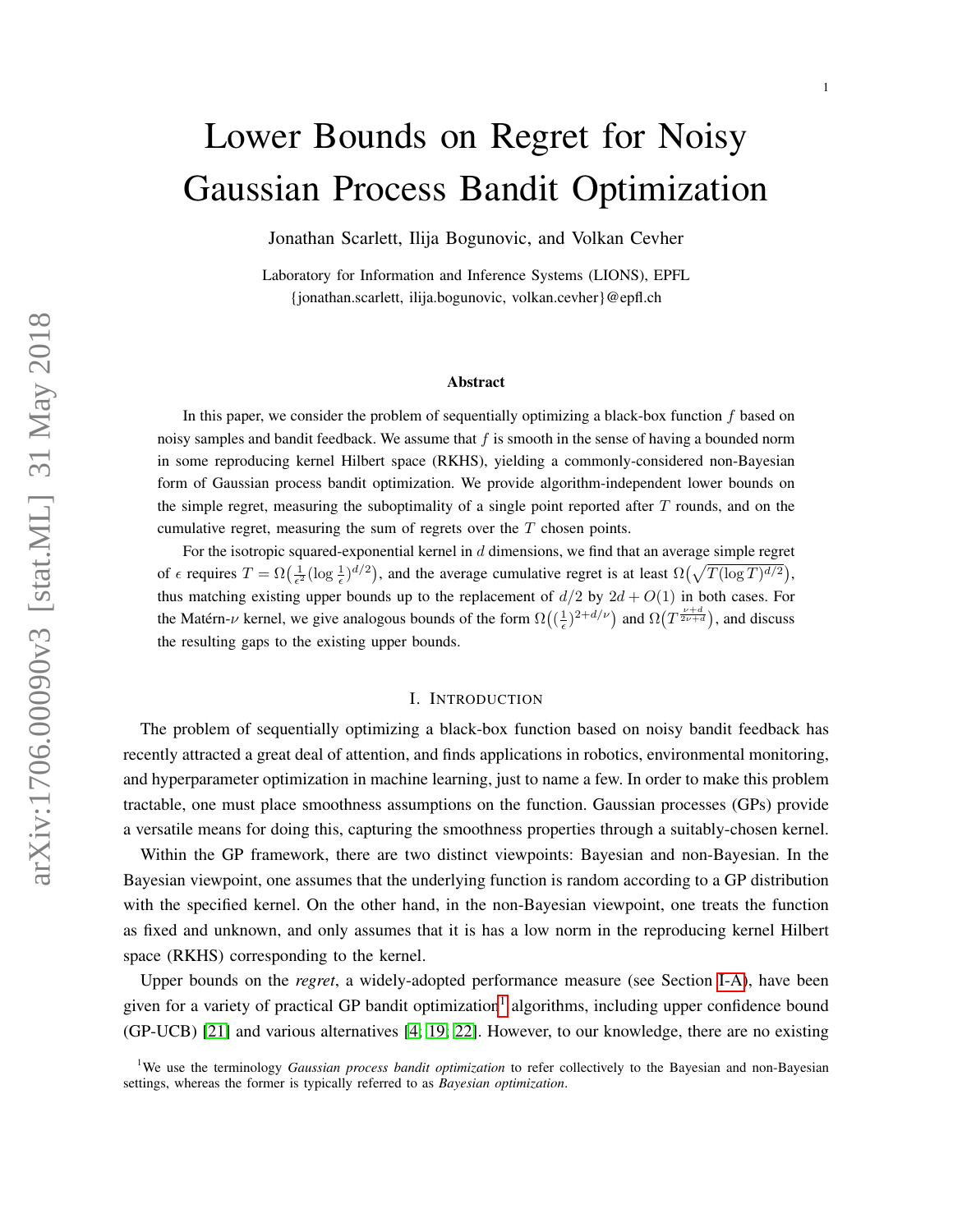*algorithm-independent lower bounds* on the regret in the noisy setting, thus making it unclear to what extent the upper bounds can be improved.

In this paper, we provide such lower bounds in the *non-Bayesian* setting, focusing on two specific widely-used kernels: squared exponential (SE) and Mátern. For the SE kernel, our lower bound nearly matches existing upper bounds, whereas the gap is seen to be more significant in the case of the Mátern kernel. As a result, the latter deserves further study both in terms of the lower bounds and the existing algorithms; see Section [II](#page-2-0) for further discussion.

# <span id="page-1-0"></span>*A. Setup*

We consider the optimization of a function f defined on a compact domain  $D = [0, 1]^d$ . The smoothness is dictated by a *kernel function*  $k(x, x')$  [\[18\]](#page-19-3); specifically, we assume that the corresponding RKHS norm is bounded as  $||f||_k \leq B$ . The set of all such functions is denoted by  $\mathcal{F}_k(B)$ , and for a given  $f \in \mathcal{F}_k(B)$ , we let  $x^*$  denote an arbitrary maximizer of f. In the t-th round, a point  $x_t$  is selected, and a noisy sample  $y_t = f(x_t) + z_t$  is observed, with  $z_t \sim N(0, \sigma^2)$  for some  $\sigma^2 > 0$ . We assume independence among the noise terms at differing time instants.

We consider two widely considered performance metrics:

- Simple regret: At the end of T rounds, an additional point  $x^{(T)}$  is reported, and the simple regret incurred is  $r^{(T)} = f(x^*) - f(x^{(T)})$ . We seek to characterize how large T must be to permit  $\mathbb{E}[r^{(T)}] \leq \epsilon$ .
- Cumulative regret: At the end of T rounds, the cumulative regret incurred is  $R_T = \sum_{t=1}^T r_t$ , where  $r_t = f(x^*) - f(x_t)$ . We seek to provide lower bounds on  $\mathbb{E}[R_T]$ .

We focus on two commonly-considered kernels, namely, squared exponential (SE) and Matérn [\[18\]](#page-19-3):

<span id="page-1-2"></span><span id="page-1-1"></span>
$$
k_{\rm SE}(x, x') = \exp\left(-\frac{\|x - x'\|^2}{2l^2}\right) \tag{1}
$$

$$
k_{\text{Matérn}}(x, x') = \frac{2^{1-\nu}}{\Gamma(\nu)} \left( \frac{\sqrt{2\nu} \|x - x'\|}{l} \right)^{\nu} J_{\nu} \left( \frac{\sqrt{2\nu} \|x - x'\|}{l} \right),\tag{2}
$$

where  $l > 0$  denotes the length-scale,  $\nu > 0$  is an additional parameter that dictates the smoothness, and  $J_{\nu}$  denotes the modified Bessel function. Although we only consider these specific kernels, the approach that we take can also potentially be applied to other stationary kernels.

## *B. Related Work*

A recent review of Gaussian process bandit optimization is given in [\[20\]](#page-19-4). Upper bounds on the regret for specific algorithms are given for the Bayesian and non-Bayesian settings with cumulative regret in [\[19;](#page-19-1) [21;](#page-19-0) [23\]](#page-19-5), and with simple regret in [\[4;](#page-18-0) [8\]](#page-18-1). Of these, [\[23\]](#page-19-5) is the only one that did not assume perfect knowledge of the kernel, but this distinction will not be important for our purposes, since our lower bounds hold in either case. Bounded RKHS norm assumptions have also been used in other problems, such as uniform function approximation [\[16;](#page-18-2) [17\]](#page-19-6).

We are not aware of any existing lower bounds for the noisy setting. However, [\[7\]](#page-18-3) is related to our work, providing tight lower bounds on the simple regret for the Mátern kernel in the *noiseless*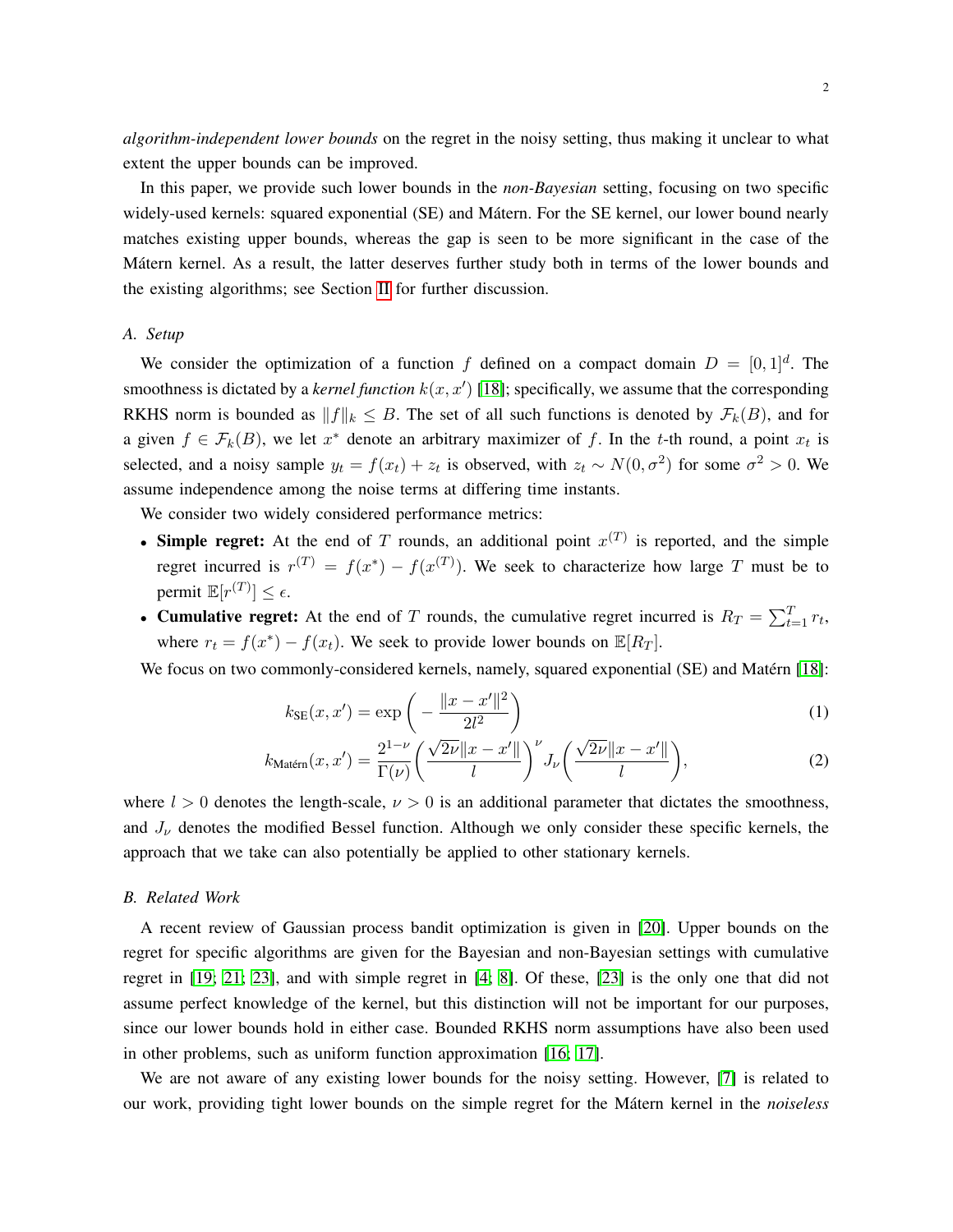setting. While our high-level approach is similar to [\[7\]](#page-18-3) in the sense of considering a class of *needlein-haystack* type functions that are difficult to distinguish, there are a number of additional challenges that we need to address:

- 1) Incorporating noise is non-trivial, and it is unclear *a priori* the extent to which it affects the regret bounds. For instance, in the Bayesian setting,  $O(1)$  cumulative regret is possible for noiseless observations [\[10;](#page-18-4) [12\]](#page-18-5), whereas the best known bounds for the noisy case are between O( √ T) and  $o(T)$  [\[21\]](#page-19-0).
- 2) We consider not only the simple regret, but also the cumulative regret, which is not captured by the framework of [\[7\]](#page-18-3).
- 3) While [\[7,](#page-18-3) Thm. 1] gives a tight lower bound for the Mátern kernel, no analogous result is given for the widely-adopted SE kernel. Moreover, an inspection of the analysis in [\[7\]](#page-18-3) reveals that the *compactly supported* functions used therein have an infinite RKHS norm for the SE kernel, and thus cannot be used. To circumvent this issue, we consider a different class of functions that are compactly supported *in frequency domain*, and hence have unbounded support in the spatial domain  $\mathbb{R}^d$ . This introduces additional challenges into the analysis, since we can no longer directly state that most samples are uninformative as a result of the sampled function value being exactly zero.

Another related work on the noiseless setting is [\[11\]](#page-18-6), which provided upper and lower bounds for the Bayesian case under a Hölder-continuity assumption on the kernel.

While multi-armed bandit problems [\[2;](#page-18-7) [3;](#page-18-8) [5\]](#page-18-9) typically consist of *finite* action spaces, some continuous variants have been proposed [\[13;](#page-18-10) [14\]](#page-18-11). However, these make significantly different smoothness assumptions of the *Lipschitz* variety, and as a result, the results and analysis techniques do not apply to our setting of bounded RKHS norm. In particular, Lipschitz properties do not imply bounds on the RKHS norm, nor vice versa.

# II. MAIN RESULTS

<span id="page-2-0"></span>In all of our results, we assume that the dimension d in the definition of  $D = [0, 1]^d$ , as well as the parameters l and  $\nu$  in the kernels in [\(1\)](#page-1-1)–[\(2\)](#page-1-2), behave as  $\Theta(1)$ . In contrast, we allow the RKHS norm upper bound B and the noise level  $\sigma$  to scale generally. We let  $O^*(\cdot)$  denote asymptotic expressions up to dimension-independent logarithmic factors, e.g., 4 √  $\overline{T}(\log T)^{d+3} = O^*($ √  $\overline{T}(\log T)^d$ ).

Our main results are expressed in terms of the *average* regret. However, it is straightforward to modify the proofs in order to show that the scaling laws are the same when considering regret bounds that hold with constant (but arbitrarily close to one) probability. See Section [V-D](#page-16-0) for details.

We first provide our main result for the simple regret.

<span id="page-2-1"></span>**Theorem 1.** (Simple Regret) *Fix*  $\epsilon \in (0, \frac{1}{2})$  $(\frac{1}{2})$ ,  $B > 0$ , and  $T \in \mathbb{Z}$ . Suppose there exists an algorithm that, for any  $f \in \mathcal{F}_k(B)$ , achieves an average simple regret  $\mathbb{E}[r^{(T)}] \leq \epsilon$  after  $T$  rounds. Then, provided that  $\frac{\epsilon}{B}$  is sufficiently small, we have the following: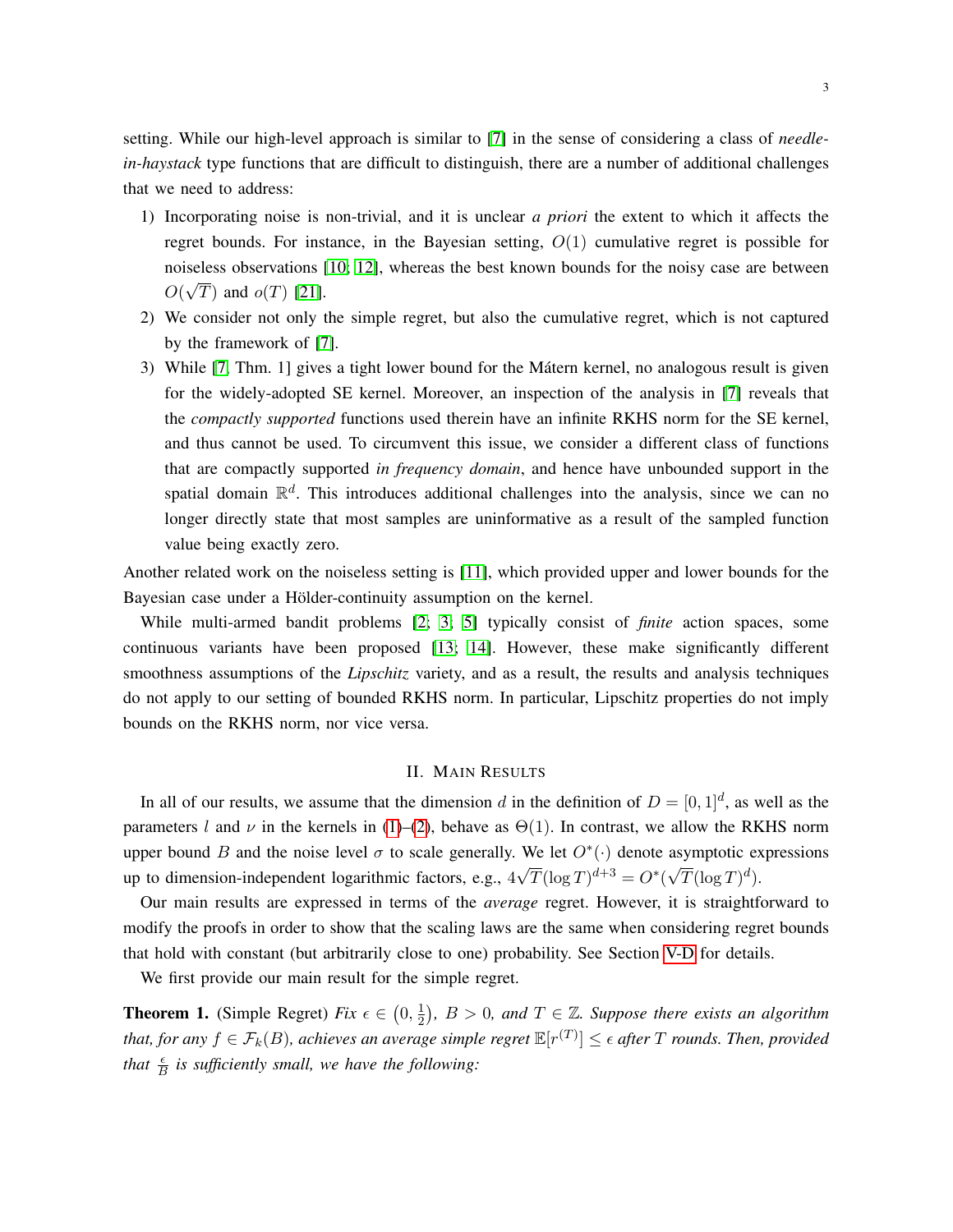1) *For*  $k = k_{\text{SE}}$ *, it is necessary that* 

<span id="page-3-2"></span>
$$
T = \Omega \left( \frac{\sigma^2}{\epsilon^2} \left( \log \frac{B}{\epsilon} \right)^{d/2} \right). \tag{3}
$$

2) *For*  $k = k_{\text{Matérn}}$  *it is necessary that* 

$$
T = \Omega \left( \frac{\sigma^2}{\epsilon^2} \left( \frac{B}{\epsilon} \right)^{d/\nu} \right). \tag{4}
$$

Our main result for the cumulative regret is as follows.

<span id="page-3-0"></span>**Theorem 2.** (Cumulative Regret) *Fix*  $B > 0$  *and*  $T \in \mathbb{Z}$ . Suppose there exists an algorithm that, for *any*  $f \in \mathcal{F}_k(B)$ , achieves an average cumulative regret of  $\mathbb{E}[R_T]$  after T rounds. Then, we have the *following:*

1) *For*  $k = k_{SE}$ *, it is necessary that* 

<span id="page-3-3"></span>
$$
\mathbb{E}[R_T] = \Omega\left(\sqrt{T\sigma^2 \left(\log \frac{B^2 T}{\sigma^2}\right)^{d/2}}\right) \tag{5}
$$

*provided that*  $\frac{\sigma}{B} = O(\sqrt{T})$  with a sufficiently small implied constant.

2) *For*  $k = k_{\text{Matérn}}$  *it is necessary that* 

<span id="page-3-4"></span>
$$
\mathbb{E}[R_T] = \Omega\left(B^{\frac{d}{2\nu+d}} \sigma^{\frac{2\nu}{2\nu+d}} T^{\frac{\nu+d}{2\nu+d}}\right) \tag{6}
$$

*provided that*  $\frac{\sigma}{B} = O(\sqrt{T})$  with a sufficiently small implied constant.

We note that the condition  $\frac{\sigma}{B} = O(\sqrt{T})$  is assumed for technical reasons, and is quite mild. In particular, below we will focus primarily on the case that  $\sigma$  and  $B$  are constants that do not scale with  $T$ , in which case this condition is trivially satisfied.

Comparisons to Upper Bounds: The best known upper bounds on the cumulative regret were given for the upper confidence bound (GP-UCB) algorithm [\[21\]](#page-19-0), where bounded noise was assumed. While Gaussian noise has unbounded support, it is bounded by  $O(\log T)$  for all  $t = 1, \ldots, T$  with high probability, and hence the bounded noise results transfer to the Gaussian setting at the expense of additional dimension-independent logarithmic factors.

A summary of the comparisons is shown in Table [I,](#page-4-0) and we proceed by discussing the entries in more detail.<sup>[2](#page-0-0)</sup> We first compare our Theorem [2](#page-3-0) (cumulative regret) to [\[21\]](#page-19-0) in the case that  $\sigma^2$  and B behave as  $\Theta(1)$ ; we will later discuss the dependence on these parameters. For fixed  $\sigma^2$ , the upper bound in [\[21\]](#page-19-0) is of the form

<span id="page-3-1"></span>
$$
R_T = O^*\left(\sqrt{TB\gamma_T + T\gamma_T^2}\right),\tag{7}
$$

where, letting  $I(X; Y)$  denote the mutual information [\[9\]](#page-18-12), we define

$$
\gamma_T = \max_{x_1, \dots, x_T} \max_{S \colon |S| = T} I(f; \mathbf{y}_S), \qquad f \sim \mathcal{GP}(0, k). \tag{8}
$$

<sup>2</sup>This version of Table [I](#page-4-0) corrects some minor mistakes in the previous version of this manuscript, where a few of the exponents  $(\log(\cdot))^{d/2}$  vs.  $(\log(\cdot))^{d}$  vs.  $(\log(\cdot))^{2d}$  were off by a factor of two for the SE kernel.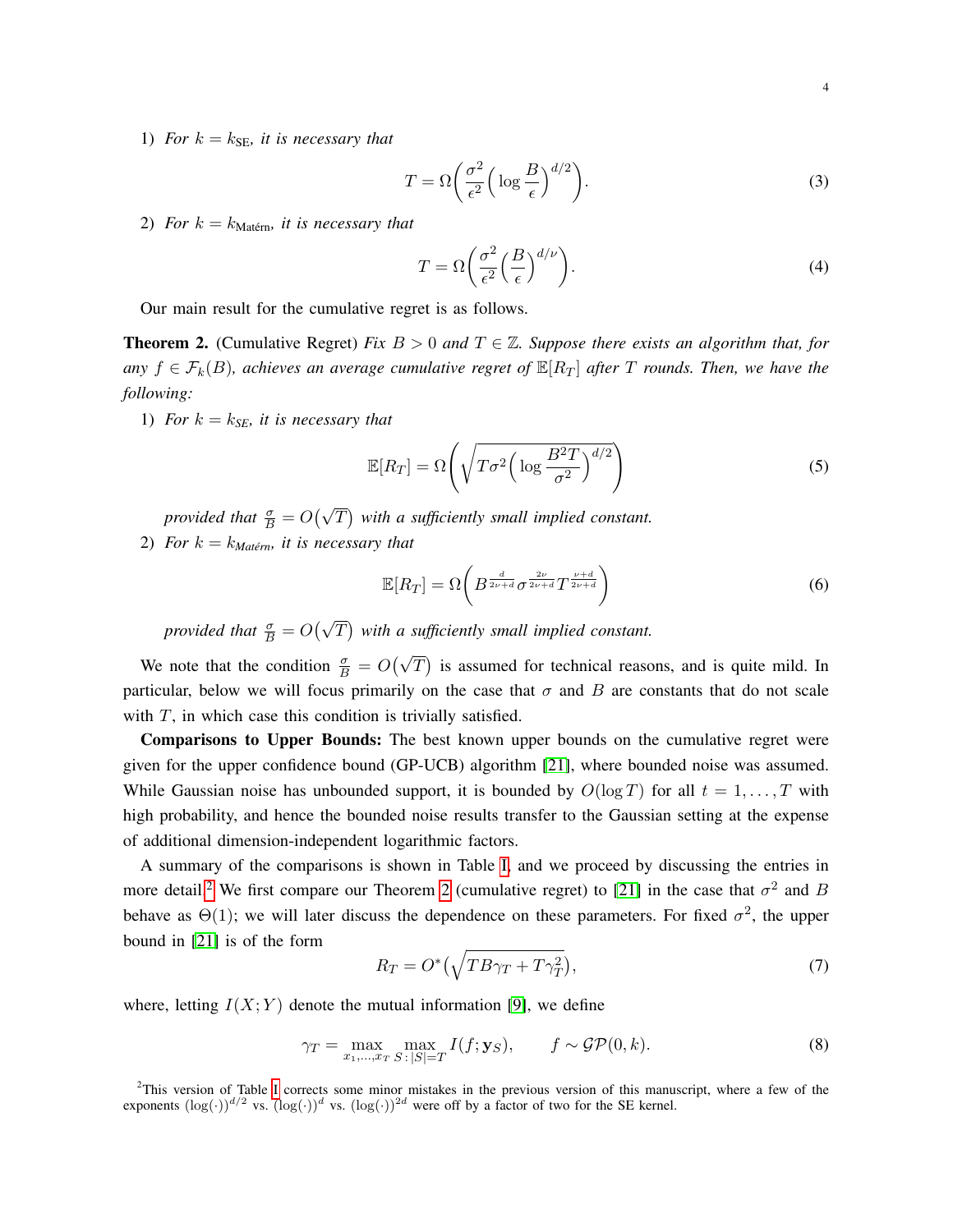<span id="page-4-0"></span>

|                                                   | Upper bound<br>([21])                                                                  | Conjectured upper<br>bound<br>(see Section II)              | Lower bound<br>(Theorems $1-2$ )                            |
|---------------------------------------------------|----------------------------------------------------------------------------------------|-------------------------------------------------------------|-------------------------------------------------------------|
| SE kernel                                         | $O^*\left(\sqrt{T(\log T)^{2d}}\right)$                                                | $\langle T(\log T)^d \rangle$                               | $\sqrt{T(\log T)^{d/2}}$                                    |
| Cumulative regret                                 |                                                                                        |                                                             |                                                             |
| Matérn kernel                                     | $T^{\frac{1}{2}\cdot \frac{2\nu+3d(d+1)}{2\nu+d(d+1)}}$                                | $T^{\frac{\nu+d(d+1)}{2\nu+d(d+1)}}$                        | $T^{\frac{\nu+d}{2\nu+d}}$                                  |
| Cumulative regret                                 |                                                                                        |                                                             |                                                             |
| SE kernel                                         | $\log \frac{1}{\epsilon}$<br>$O^*$                                                     | $\log \frac{1}{\epsilon}$                                   | $\log \frac{1}{\epsilon}$<br>$\Omega$                       |
| Time to simple regret $\epsilon$                  | $rac{1}{\epsilon^2}$                                                                   | $rac{1}{\epsilon^2}$                                        | $rac{1}{\epsilon^2}$                                        |
| Matérn kernel<br>Time to simple regret $\epsilon$ | $2(2\nu+d(d+1))$<br>$2\nu-d(d+1)$<br>$\frac{1}{\epsilon}$<br>$(f i 2\nu - d(d+1) > 0)$ | $O^*\bigg(\left(\frac{1}{\epsilon}\right)^{2+d(d+1)/\nu}$ ) | $\Omega\Big(\left(\frac{1}{\epsilon}\right)^{2+d/\nu}\Big)$ |

Table I: Summary of regret bounds for a fixed RKHS norm bound  $B > 0$  and noise level  $\sigma^2 > 0$ .

This represents the maximum amount of information that a set of T noisy observations  $y_S$  =  $(y_1, \ldots, y_T)$  (corresponding to  $\mathbf{x}_S = (x_1, \ldots, x_T)$ ) can reveal about a zero-mean Gaussian process f with kernel k. We have  $\gamma_T = O((\log T)^{d+1})$  for the squared-exponential kernel, and  $\gamma_T =$  $O^*(T^{\frac{d(d+1)}{2\nu+d(d+1)}})$  for the Matérn kernel [\[21\]](#page-19-0).

Hence, for  $k_{\text{SE}}$ , the upper bound in [\(7\)](#page-3-1) is  $O^*(\sqrt{T(\log T)^{2d}})$  and the lower bound in [\(3\)](#page-3-2) is  $\Omega(\sqrt{T(\log T)^{d/2}})$ , so the two coincide up to the factor of 2 vs.  $\frac{1}{2}$  in the exponent, as well as the (few) extra  $\log T$  factors hidden in the  $O^*(\cdot)$  notation.

While [\[21\]](#page-19-0) focused on the cumulative regret, one can obtain simple regret bounds by noting that it it always possible to have a simple regret no higher than the normalized cumulative regret [\[6\]](#page-18-13); this yields the condition  $\frac{T}{B\gamma_T + \gamma_T^2} \ge \frac{C}{\epsilon^2}$  $\frac{C}{\epsilon^2}$  for  $\epsilon$ -optimality, where  $C = O^*(1)$  (see also [\[4;](#page-18-0) [8\]](#page-18-1)). By substituting  $\gamma_T = O((\log T)^{d+1})$  and rearranging, we find that for the SE kernel this condition is of the form  $T \geq \frac{C'}{\epsilon^2}$  $\frac{C'}{\epsilon^2} \left( \log \frac{1}{\epsilon} \right)^{2d}$  for some  $C' = O^*(1)$ , again matching [\(3\)](#page-3-2) up to the factor of 2 vs.  $\frac{1}{2}$  in the exponent.

For the Matérn kernel, the gaps are more significant. In particular, substituting  $\gamma_T = O^* \left( T^{\frac{d(d+1)}{2\nu+d(d+1)}} \right)$ , we find that the cumulative regret upper bound in [\(7\)](#page-3-1) is only sublinear when  $\frac{d(d+1)}{2\nu+d(d+1)} < \frac{1}{2}$  $\frac{1}{2}$ , or equivalently  $2\nu - d(d+1) > 0$ . A similar statement holds for having a non-void condition on the simple regret. This suggests that these existing upper bounds may be loose, since, at least in the authors' judgment, sublinear regret should be possible for all  $\nu$  and d. This poses an interesting open problem for future work.

In contrast, if the right-hand side of [\(7\)](#page-3-1) could be improved to  $O^*(\sqrt{TB\gamma_T})$ , then the upper bound would be sublinear for all d and  $\nu$ . We conjecture that such a bound holds (as is the case in the Bayesian setting [\[21\]](#page-19-0)), but we do not currently have a proof. We proceed by discussing the bounds that would arise if this conjecture were true, as summarized in the middle column of Table [I.](#page-4-0)

For the squared exponential kernel, the conjecture would partially close the above-mentioned gap on the factor of 2 in the exponent to  $\log T$ . For the Matérn kernel, we would obtain a cumulative regret of  $O^*(T^{\frac{\nu+d(d+1)}{2\nu+d(d+1)}})$ , hence matching our lower bound up to the replacement of d by  $d(d+1)$ . Thus, both bounds would be of the same form, and behave as  $T^c$  for some c that tends to one as d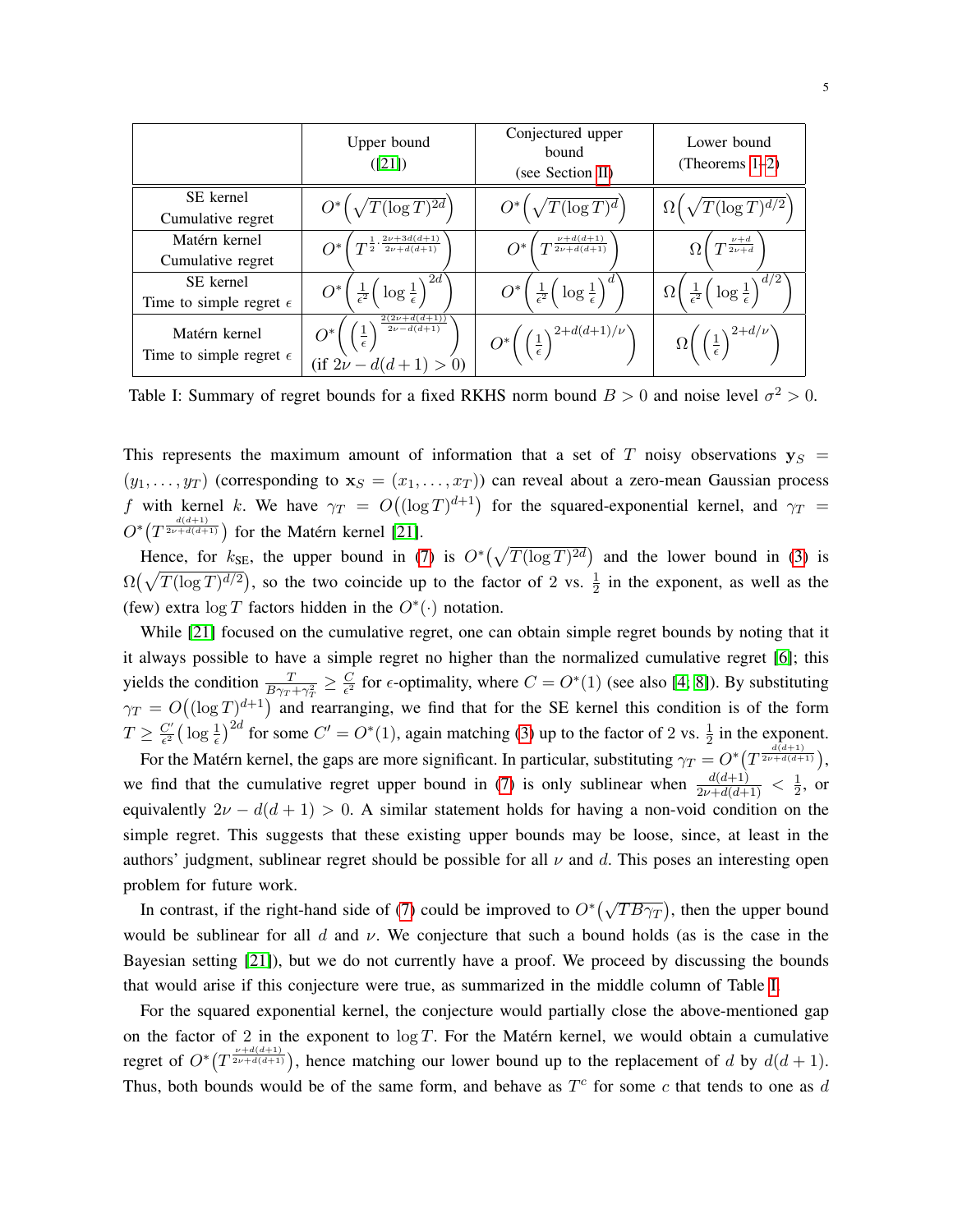grows large. Analogous observations hold for the simple regret, as summarized in Table [I.](#page-4-0)

Finally, we discuss the dependence of the bounds on B and  $\sigma$ , focusing on the squared exponential kernel with cumulative regret for brevity. Up to the logarithmic term, our bound [\(5\)](#page-3-3) depends linearly on  $\sigma$ . In contrast, the upper bound in [\[21\]](#page-19-0) contains a multiplicative term  $O(\sqrt{\frac{1}{\log(1+\sigma^{-2})}})$ , which reduces to  $O(\sigma)$  when  $\sigma$  is large, but tends to zero much more slowly when  $\sigma$  is small. However, it is shown in [\[4\]](#page-18-0) that a linear dependence is attainable for the simple regret, and one should expect that such a dependence is similarly attainable for the cumulative regret. As for the dependence on  $B$ , the optimal scaling as  $B \to \infty$  is unclear. For fixed T, d, and  $\sigma^2$ , our lower bound has dependence  $(\log B)^d$ , whereas the upper bound of in [\(7\)](#page-3-1) has dependence  $\sqrt{B}$ , which is stronger since  $d = O(1)$ .

The remainder of the paper is devoted to the proofs of Theorems [1](#page-2-1) and [2.](#page-3-0)

# III. CONSTRUCTION OF A FINITE ENSEMBLE OF FUNCTIONS

<span id="page-5-2"></span>We obtain lower bounds on the regret by considering the case that  $f$  is uniform on a finite set  $\mathcal{F}' = \{f_1, \dots, f_M\}$ . If we can lower bound the regret (of an arbitrary algorithm) averaged over  $m \in \{1, \ldots, M\}$ , then it follows that there must exist a particular value of m such that the same lower bound applies to  $f_m$ .

More specifically, we let  $\mathcal{F}'$  have the property that any single point x can only be  $\epsilon$ -optimal for at most one function in this set. By this property, the optimization problem with simple regret not exceeding  $\epsilon$  is equivalent to the correct identification of the index  $m \in \{1, \dots, M\}$ .

Note that for the simple regret, the parameter  $\epsilon$  is part of the problem statement, whereas for cumulative regret it is a parameter that we can choose to our liking. The starting point of the analysis is the same for both regret notions, and throughout, we assume that  $\frac{\epsilon}{B}$  is sufficiently small. This is true by assumption in Theorem [1,](#page-2-1) whereas when we prove Theorem [2,](#page-3-0) we will need to check that our choice of  $\epsilon$  is consistent with this assumption.

#### <span id="page-5-1"></span>*A. Function Class*

The class that we consider corresponds to a "needle in haystack" problem, and is described as follows: Let  $g(x)$  be a function on  $\mathbb{R}^d$  with values in  $[-2\epsilon, 2\epsilon]$ , an RKHS norm not exceeding B, a peak value of 2 $\epsilon$  at  $x = 0$ , and a value strictly less than  $\epsilon$  when  $||x||_{\infty} \ge w$ , for some *width*  $w > 0$  to be chosen later. We let each  $f_m(x)$  be given by  $g(x)$  shifted so that its peak is at a given point, and then cropped to the domain  $[0, 1]^d$ . By forming a d-dimensional grid of step size w in each dimension, we can form

<span id="page-5-0"></span>
$$
M = \left\lfloor \left(\frac{1}{w}\right)^d \right\rfloor \tag{9}
$$

of these while ensuring that any  $\epsilon$ -optimal point for  $f_m$  fails to be  $\epsilon$ -optimal for any of the other  $f_{m'}$ . See Figure [1](#page-6-0) for an illustration.

It remains to choose  $g$ , and to determine small we can allow  $w$  to be without violating the RKHS norm constraint. Intuitively, a smaller  $w$  gives a "less smooth" function and hence a higher RKHS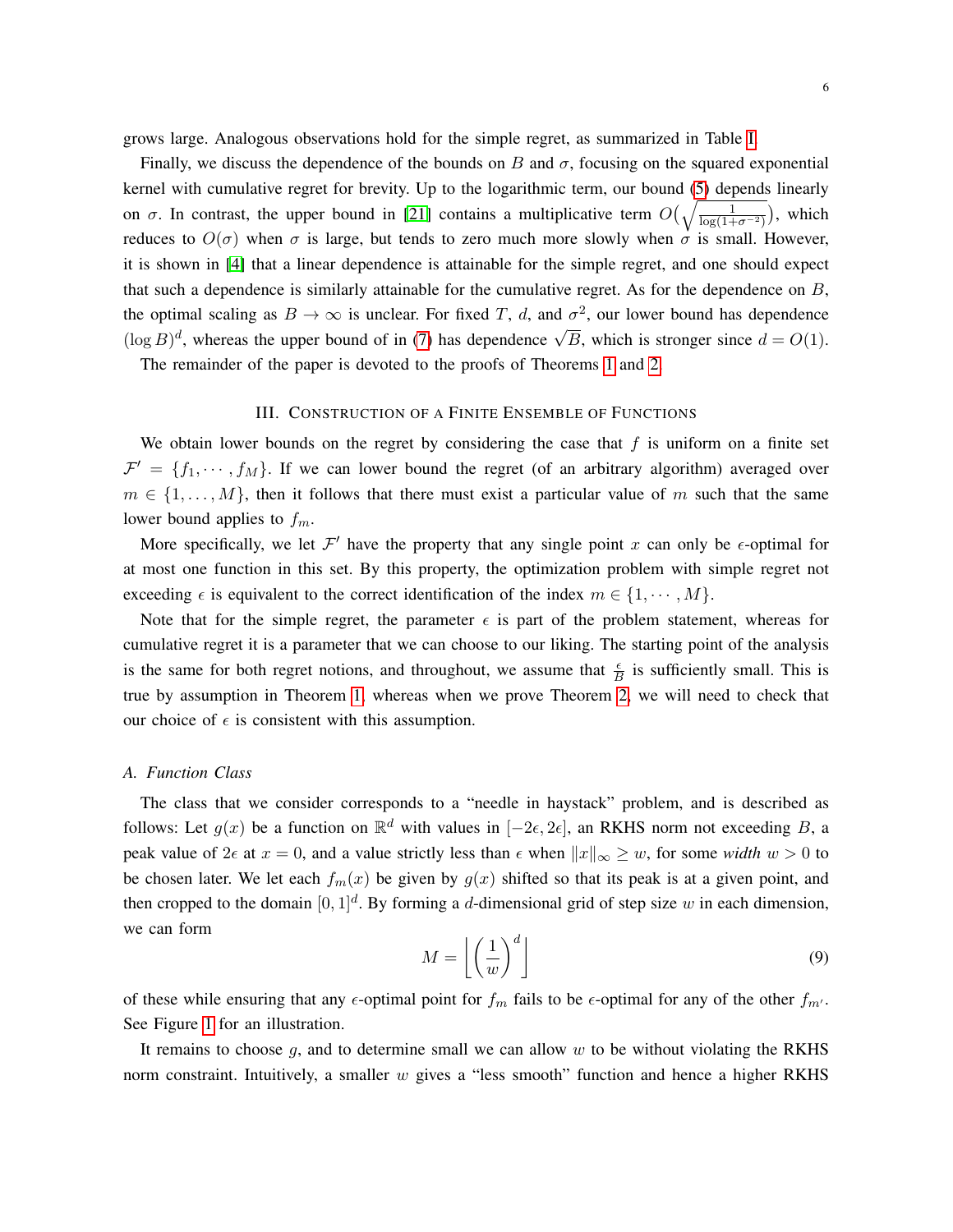<span id="page-6-0"></span>

Figure 1: Illustration of functions  $f_1, \ldots, f_5$  such that any given point  $x \in [0, 1]$  can only be  $\epsilon$ -optimal for one function. See [\(10\)](#page-6-1)–[\(11\)](#page-6-2) for the specific function being plotted.

norm, but a smaller amplitude  $2\epsilon$  also decreases the RKHS norm in a linear fashion. Hence, as  $\epsilon \to 0$ , we can afford to take  $w \to 0$ .

Instead of specifying g directly, we specify the Fourier transform  $H$  of another function  $h$ , and then let g be a suitably scaled version of h. Specifically, H is defined to be the multi-dimensional *bump function*:

<span id="page-6-1"></span>
$$
H(\xi) = \begin{cases} \exp\left(-\frac{1}{1 - \|\xi\|^2}\right) & \|\xi\|_2^2 \le 1\\ 0 & \|\xi\|_2^2 > 1, \end{cases}
$$
(10)

which is compactly supported and infinitely differentiable. Let  $h(x)$  be the inverse Fourier transform of H. Since H is a fixed function with finite energy, the amplitude of  $h(x)$  must vanish as  $||x||$  grows large; hence, there exists a constant  $\zeta$  such that  $h(x) < \frac{1}{2}$  $\frac{1}{2}h(0)$  for  $||x||_{\infty} > \zeta$ .

We choose

<span id="page-6-2"></span>
$$
g(x) = \frac{2\epsilon}{h(0)} h\left(\frac{x\zeta}{w}\right),\tag{11}
$$

where the parameter w is the same as that in  $(9)$ . Note that since H is real and symmetric, the maximum of h occurs at zero, and thus the maximum of g is  $g(0) = 2\epsilon$ , as desired. We consider w as arbitrary for now, but this will be chosen to ensure that the RKHS norm of  $g$  is upper bounded by  $B$ ; see Section [IV.](#page-6-3) To get an idea of how g behaves, we note that it is precisely the function that was used in producing Figure [1](#page-6-0) (with  $d = 1$ ).

# IV. BOUNDING THE RKHS NORM

<span id="page-6-3"></span>Intuitively, in our function class in Section [III-A,](#page-5-1) we would like  $M$  to be as large as possible, since this means that there are more functions that need to be distinguished, and a higher lower bound can be obtained. In this section, we determine how large  $M$  can be in our construction while still ensuring that our assumptions are valid, namely, the RKHS norm of each function is upper bounded by  $B$ , and any given point can only be  $\epsilon$ -optimal for at most one function.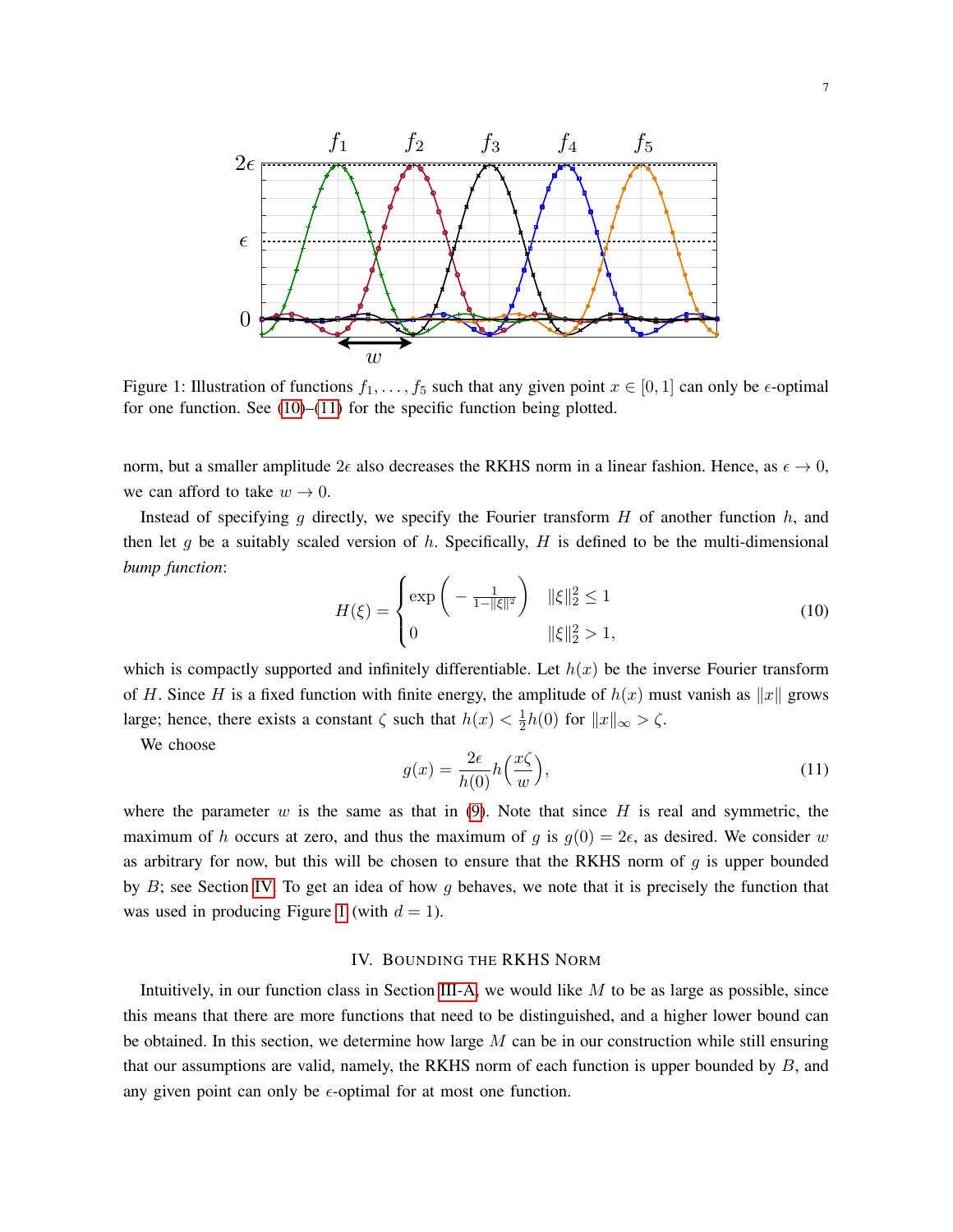# *A. Properties of RKHS Norms*

The following properties of RKHS norms are well-known; see for example [\[1,](#page-18-14) Sec. 1.5] and [\[7,](#page-18-3) Sec. 3]. The first property explicitly expresses the RKHS norm on  $\mathbb{R}^d$  in terms of the Fourier transform.

<span id="page-7-0"></span>Lemma 1. [\[1,](#page-18-14) Sec. 1.5] *Consider an RKHS* H *for functions on* R d *, corresponding to a kernel of the form*  $k(x, x') = k(\tau)$  *with*  $\tau = x - x'$ *, and let*  $K(\xi)$  *be the d-dimensional Fourier transform of*  $k(\tau)$ *. Then for any*  $\tilde{f} \in \mathcal{H}$  *with Fourier transform*  $\tilde{F}(\xi)$ *, we have* 

$$
\|\tilde{f}\|_{\mathcal{H}}^2 = \int \frac{|\tilde{F}(\xi)|^2}{K(\xi)} d\xi.
$$
 (12)

The next result relates the RKHS norm on  $\mathbb{R}^d$  to that on a compact subset  $D \subseteq \mathbb{R}^d$ , and reveals that the cropping operation described at the start of Section [III-A](#page-5-1) cannot increase the RKHS norm.

**Lemma 2.** [\[1,](#page-18-14) Sec. 1.5] *Consider two RKHS*  $\mathcal{H}(D)$  *and*  $\mathcal{H}(\mathbb{R}^d)$  *for functions on a compact set*  $D \subseteq \mathbb{R}^d$ and  $\mathbb{R}^d$  respectively, corresponding to a kernel of the form  $k(x, x') = k(\tau)$  with  $\tau = x - x'$ . Then for *any*  $\tilde{f} \in \mathcal{H}(D)$ *, we have* 

$$
\|\tilde{f}\|_{\mathcal{H}(D)} = \inf_{\tilde{g}} \|\tilde{g}\|_{\mathcal{H}(\mathbb{R}^d)},\tag{13}
$$

where the infimum is over all functions  $\tilde{g} \in \mathcal{H}(\mathbb{R}^d)$  that agree with  $\tilde{f}$  when restricted to D.

#### *B. Squared Exponential Kernel*

We first consider the isotropic squared exponential kernel with lengthscale  $l$ , defined in [\(1\)](#page-1-1). Writing  $k(x, x') = k(\tau)$  with  $\tau = x - x'$ , the Fourier transform is given by [\[18,](#page-19-3) Sec. 4.2]

<span id="page-7-5"></span><span id="page-7-3"></span><span id="page-7-2"></span><span id="page-7-1"></span>
$$
K(\xi) = (2\pi l^2)^{d/2} e^{-2\pi^2 l^2 \|\xi\|_2^2}.
$$
\n(14)

Using Lemma [1](#page-7-0) and [\(14\)](#page-7-1), and denoting  $a_0 = \frac{2\epsilon}{h(0)}$  and  $w_0 = \frac{w}{\zeta}$  $\frac{w}{\zeta}$  (*cf.*, [\(11\)](#page-6-2)) for brevity, the RKHS norm of g in  $\mathbb{R}^d$  is given by

$$
||g||_k^2 = \frac{1}{(2\pi l^2)^{d/2}} \int |G(\xi)|^2 e^{2\pi^2 l^2 ||\xi||_2^2} d\xi
$$
\n(15)

$$
= \frac{a_0^2 w_0^{2d}}{(2\pi l^2)^{d/2}} \int_{\|w_0\xi\|_2 \le 1} \exp\left(2\pi^2 l^2 \|\xi\|_2^2 - \frac{2}{1 - \|w_0\xi\|^2}\right) d\xi \tag{16}
$$

$$
\leq \frac{a_0^2 w_0^{2d}}{(2\pi l^2)^{d/2}} \int_{\|\xi\|_2 \leq \frac{1}{w_0}} \exp\left(2\pi^2 l^2 \|\xi\|_2^2\right) d\xi \tag{17}
$$

$$
\leq \frac{a_0^2 w_0^{2d}}{(2\pi l^2)^{d/2}} V(w_0^{-1}) \exp\left(\frac{2\pi^2 l^2}{w_0^2}\right) \tag{18}
$$

<span id="page-7-4"></span>
$$
\leq \frac{a_0^2}{(2\pi l^2)^{d/2}} \exp\left(\frac{2\pi^2 l^2}{w_0^2}\right),\tag{19}
$$

where:

• [\(16\)](#page-7-2) follows from [\(10\)](#page-6-1)–[\(11\)](#page-6-2) and the fact that the d-dimensional Fourier transform of  $ah(x/b)$  is  $ab^dH(xb);$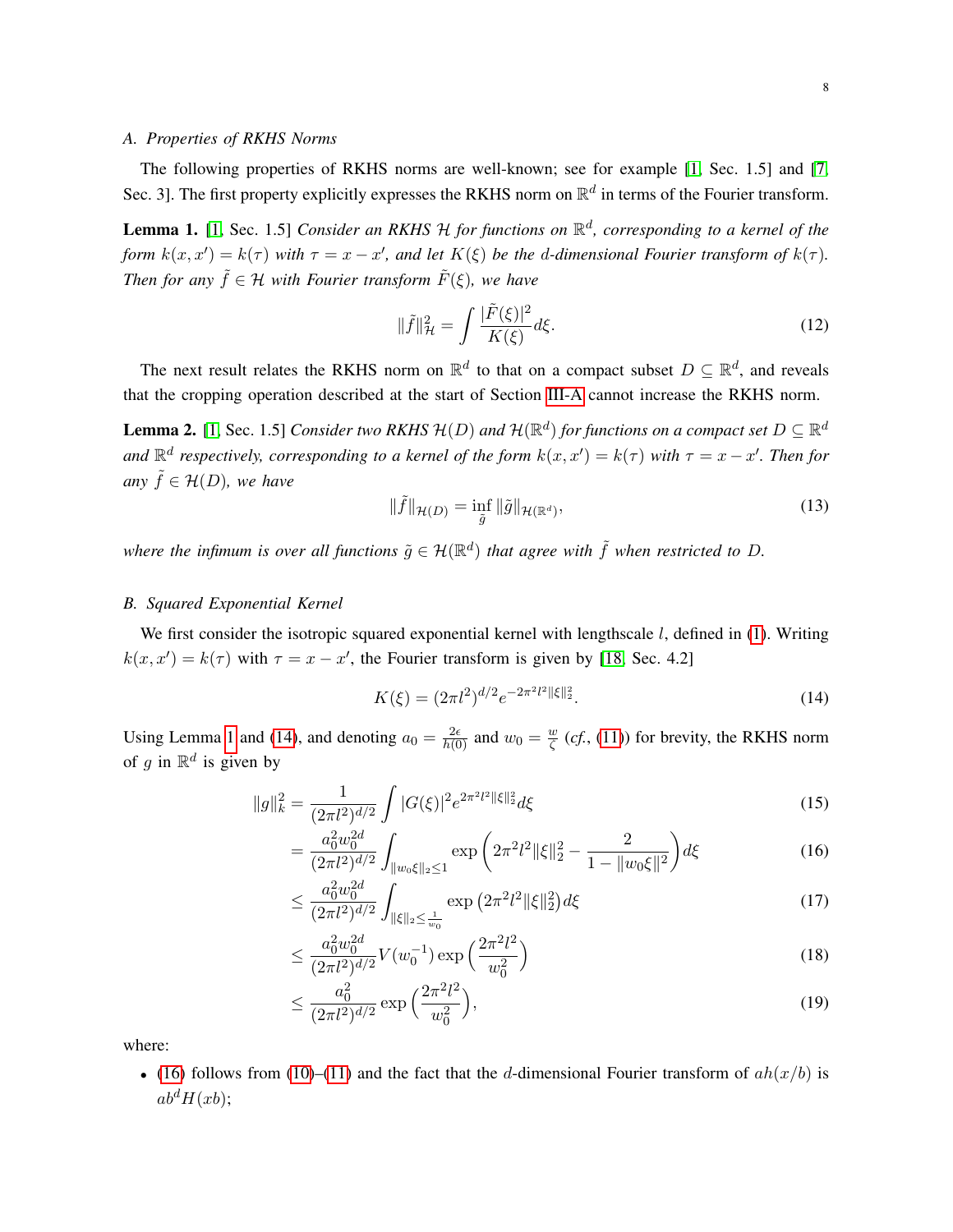• [\(18\)](#page-7-3) follows by upper bounding  $\|\xi\|_2^2 \le \frac{1}{w_0^2}$  according to the constraint, and defining  $V(w_0^{-1})$  to be the volume of a ball of radius  $w_0^{-1}$  in d dimensions:

<span id="page-8-2"></span>
$$
V(w_0^{-1}) = \frac{\pi^{d/2}}{\Gamma(\frac{d}{2} - 1)} (w_0^{-1})^d,
$$
\n(20)

where  $\Gamma(\cdot)$  denotes the gamma function;

• [\(19\)](#page-7-4) holds when  $w_0$  is chosen such that  $w_0^{2d}V(w_0^{-1}) \leq 1$ , as will be done shortly.

Equating [\(19\)](#page-7-4) with  $B^2$  (so that  $||g||_k \leq B$ ), and recalling the definition  $a_0 = \frac{2\epsilon}{h(0)}$ , we find that

$$
B(2\pi l^2)^{d/4} \exp\left(-\frac{\pi^2 l^2}{w_0^2}\right) h(0) = 2\epsilon
$$
 (21)

<span id="page-8-0"></span>
$$
\implies w_0 = \frac{\pi \iota}{\sqrt{\log \frac{B(2\pi l^2)^{d/4}h(0)}{2\epsilon}}}.
$$
\n(22)

From this choice, we see that  $w_0 \to 0$  as  $\frac{\epsilon}{B} \to 0$ . Hence, and since  $w_0^{2d}V(w_0^{-1}) = O(w_0^d)$ , we find that the above assumption  $w_0^2 dV(w_0^{-1}) \le 1$  is indeed true as long as  $\frac{\epsilon}{B}$  is sufficiently small. The latter is assumed in Theorem [1,](#page-2-1) and will be ensured when we choose  $\epsilon$  to prove Theorem [2.](#page-3-0)

Recalling that  $h(x) < \frac{1}{2}$  $\frac{1}{2}h(0)$  for  $||x||_{\infty} > \zeta$ , we have from [\(11\)](#page-6-2) that  $g(x) < \frac{1}{2}$  $\frac{1}{2}g(0) = \epsilon$  for  $||x||_{\infty} > \zeta w_0 = w$ , as was assumed in the construction of the functions in Section [III-A.](#page-5-1) Hence, from [\(22\)](#page-8-0), we can choose  $w = \zeta w_0 = \frac{\zeta \pi l}{\sqrt{\log B(2\pi l^2)}}$  $\log \frac{B(2\pi l^2)^{d/4}h(0)}{2\epsilon}$ in [\(9\)](#page-5-0), yielding

<span id="page-8-3"></span>
$$
M = \left\lfloor \left( \frac{\sqrt{\log \frac{B(2\pi l^2)^{d/4} h(0)}{2\epsilon}}}{\zeta \pi l} \right)^d \right\rfloor. \tag{23}
$$

In summary, we have shown that with this choice of  $M$ , we can construct  $M$  functions whose RKHS norm is upper bounded by B, whose peak values are  $2\epsilon$ , and such that any  $\epsilon$ -optimal point for one function cannot be  $\epsilon$ -optimal for any of the other  $M - 1$  functions.

# *C. Matérn Kernel*

We now consider the Matérn kernel with parameters l and  $\nu$ , defined in [\(2\)](#page-1-2). The Fourier transform of k (treated as a function of  $\tau = x - x'$ ) is [\[18,](#page-19-3) Sec. 4.2]

<span id="page-8-1"></span>
$$
K(\xi) = c_1 \left(\frac{2\nu}{l^2} + 4\pi^2 \|\xi\|_2^2\right)^{-(\nu + d/2)},\tag{24}
$$

where  $c_1 = \frac{2^d \pi^{d/2} \Gamma(\nu + d/2) (2\nu)^{\nu}}{\Gamma(\nu) l^{2\nu}}$  $\frac{\Gamma(\nu+4/2)(2\nu)}{\Gamma(\nu)!^{2\nu}}$  is a constant (recall that d, l, and  $\nu$  are assumed to be fixed). Hence, using Lemma [1](#page-7-0) and again denoting  $a_0 = \frac{2\epsilon}{h(0)}$  and  $w_0 = \frac{w}{\zeta}$  $\frac{w}{\zeta}$  (*cf.*, [\(11\)](#page-6-2)), we have the following, analogously to [\(15\)](#page-7-5):

$$
||g||_k^2 = c_1^{-1} \int |G(\xi)|^2 \left(\frac{2\nu}{l^2} + 4\pi^2 ||\xi||_2^2\right)^{(\nu + d/2)} d\xi
$$
\n(25)

$$
= c_1^{-1} a_0^2 w_0^{2d} \int_{\|w_0\xi\|_2 \le 1} \exp\left(-\frac{2}{1 - \|w_0\xi\|_2^2}\right) \left(\frac{2\nu}{l^2} + 4\pi^2 \|\xi\|^2\right)^{(\nu + d/2)} d\xi \tag{26}
$$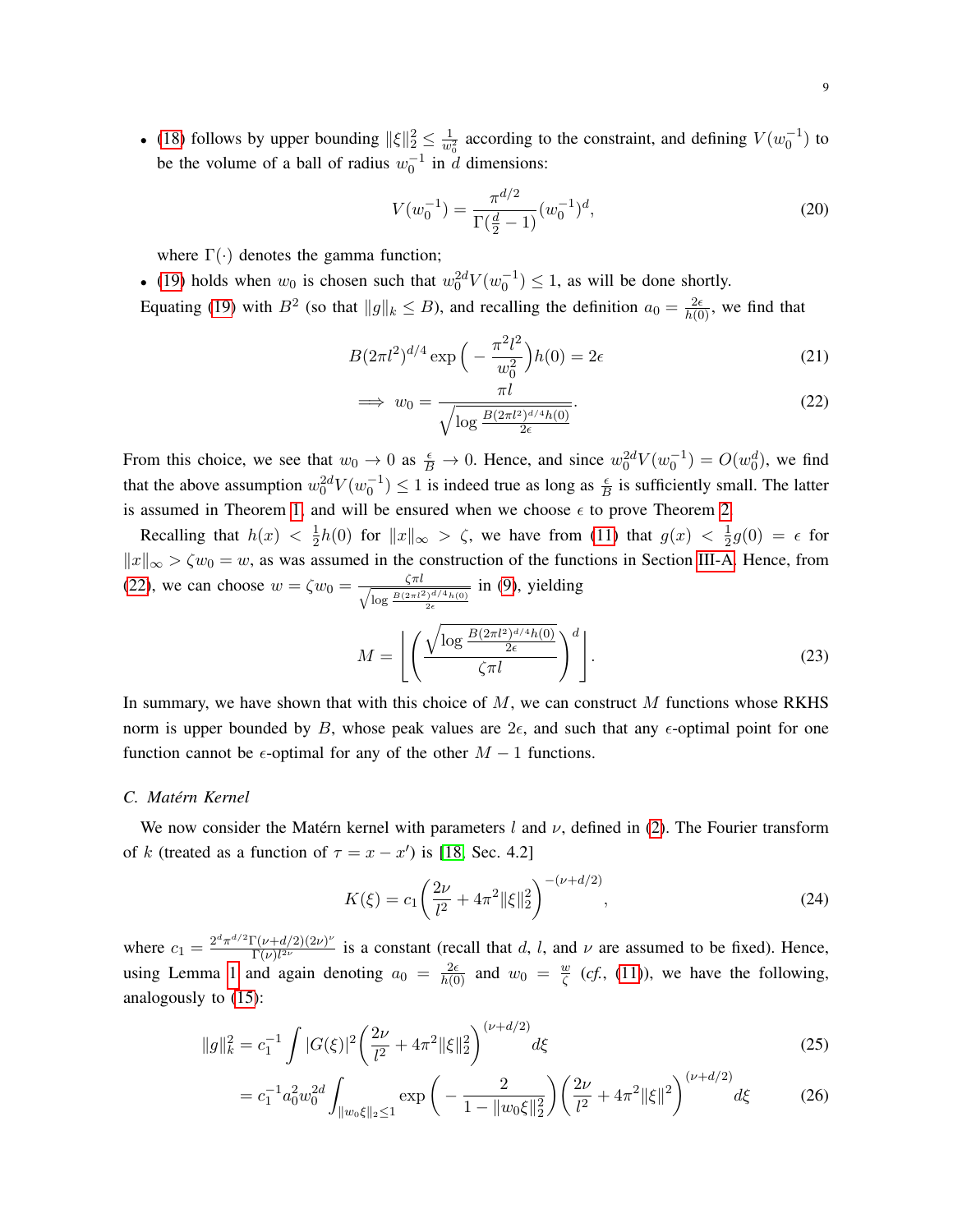<span id="page-9-0"></span>
$$
\leq c_1^{-1} a_0^2 w_0^{2d} \int_{\|\xi\|_2 \leq \frac{1}{w_0}} \left( \frac{2\nu}{l^2} + 4\pi^2 \|\xi\|_2^2 \right)^{(\nu + d/2)} d\xi \tag{27}
$$

<span id="page-9-1"></span>
$$
\leq c_1^{-1} a_0^2 w_0^{2d} V(w_0^{-1}) \left( \frac{2\nu}{l^2} + \frac{4\pi^2}{w_0^2} \right)^{(\nu + d/2)} \tag{28}
$$

$$
= c_1^{-1} a_0^2 w_0^{d-2\nu} V(w_0^{-1}) \left( \frac{2\nu w_0^2}{l^2} + 4\pi^2 \right)^{(\nu + d/2)}
$$
\n(29)

$$
\leq c_2 a_0^2 w_0^{-2\nu} \left(\frac{2\nu w_0^2}{l^2} + 4\pi^2\right)^{(\nu + d/2)}\tag{30}
$$

$$
\leq c_2 a_0^2 w_0^{-2\nu} (8\pi^2)^{(\nu+d/2)},\tag{31}
$$

where:

- [\(26\)](#page-8-1) follows from [\(10\)](#page-6-1)–[\(11\)](#page-6-2) and the fact that the d-dimensional Fourier transform of  $ah(x/b)$  is  $ab^dH(xb)$ ;
- [\(27\)](#page-9-0) follows by upper bounding the exponential term by one;
- [\(28\)](#page-9-1) follows by upper bounding  $||\xi||_2^2 \le \frac{1}{w_0^2}$  according to the constraint, and using the definition of the volume in [\(20\)](#page-8-2);
- [\(30\)](#page-9-2) holds for some  $c_2 > 0$  since  $V(w_0^{-1}) = O(w_0^{-d})$  by [\(20\)](#page-8-2);
- [\(31\)](#page-9-3) holds when  $w_0$  is chosen such that  $\frac{2vw_0^2}{l^2} \le 4\pi^2$ , as will be done shortly.

Equating [\(31\)](#page-9-3) with  $B^2$  (thus ensuring  $||g||_k \leq B$ ), and recalling that  $a_0 = \frac{2\epsilon}{h(0)}$ , we obtain

<span id="page-9-4"></span><span id="page-9-3"></span><span id="page-9-2"></span>
$$
\frac{Bc_2^{-1/2}h(0)w_0^{\nu}}{(8\pi^2)^{(\nu+d/2)/2}} = 2\epsilon.
$$
\n(32)

We again observe that in the limit as  $\frac{\epsilon}{B} \to 0$  we have  $w_0 \to 0$ ; hence, to satisfy the above condition  $\frac{2\nu w_0^2}{l^2} \le 4\pi^2$ , it suffices that  $\frac{\epsilon}{B}$  is sufficiently small.

Rearranging [\(32\)](#page-9-4), we obtain

$$
w_0 = \left(2\epsilon \frac{(8\pi^2)^{(\nu + d/2)/2}}{Bc_2^{-1/2}h(0)}\right)^{1/\nu}.
$$
\n(33)

Recalling that  $w = \zeta w_0$  in [\(9\)](#page-5-0) and [\(11\)](#page-6-2), we find that [\(33\)](#page-9-5) gives the following analog of [\(23\)](#page-8-3):

<span id="page-9-6"></span><span id="page-9-5"></span>
$$
M = \left\lfloor \left( \frac{Bc_3}{\epsilon} \right)^{d/\nu} \right\rfloor, \tag{34}
$$

where

$$
c_3 := \left(\frac{1}{\zeta}\right)^{\nu} \cdot \left(\frac{c_2^{-1/2}h(0)}{2(8\pi^2)^{(\nu+d/2)/2}}\right).
$$
 (35)

#### V. BOUNDING THE REGRET

In this section, we combine the tools from Sections [III](#page-5-2) and [IV](#page-6-3) to deduce the regret bounds given in Theorems [1](#page-2-1) and [2.](#page-3-0) Throughout the section, we use the fact that for  $P_1$  and  $P_2$  representing the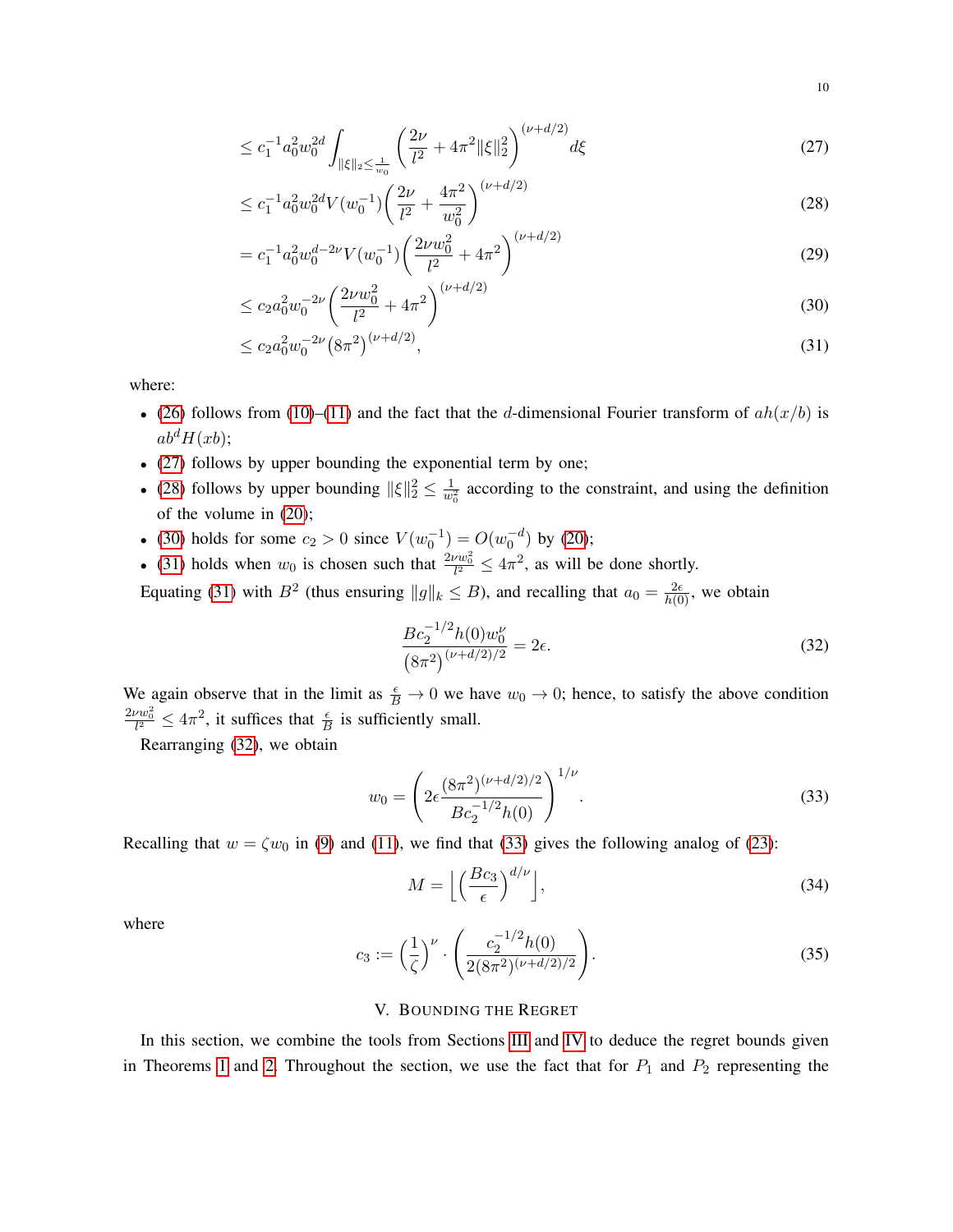density functions of Gaussian random variables with means  $(\mu_1, \mu_2)$  and variance  $\sigma^2$ , we have

<span id="page-10-3"></span>
$$
D(P_1 \| P_2) = \frac{(\mu_1 - \mu_2)^2}{2\sigma^2}.
$$
\n(36)

Here,  $D(P_1||P_2) = \int_{\mathbb{R}} P_1(z) \log \frac{P_1(z)}{P_2(z)} dz$  denotes the Kullback-Leibler divergence between two density functions [\[9\]](#page-18-12).

#### *A. Auxiliary Lemmas and Definitions*

Fix an arbitrary (e.g, optimal) bandit optimization algorithm. Let  $y = (y_1, \ldots, y_T)$  be the observations up to time T, and for  $m = 1, \ldots, M$ , let  $P_m(y)$  be the probability density function of y upon running the algorithm on a given function  $f_m$  indexed by m. Moreover, let  $P_0(y)$  be the probability density of y when the algorithm is run with f being zero everywhere. Let  $\mathbb{E}_m$  and  $\mathbb{P}_m$ denote expectations and probabilities when the underlying function is  $f = f_m$ , and similarly for  $\mathbb{E}_0$ and  $\mathbb{P}_0$ . Finally, let  $\mathbb{E}[\cdot] = \frac{1}{M} \sum_{m=1}^{M} \mathbb{E}_m[\cdot]$  be the expectation averaged over a uniformly random function index, and similarly for  $\mathbb{P}[\cdot]$ .

The following lemma from [\[3\]](#page-18-8) relates two expectations  $\mathbb{E}_m$  and  $\mathbb{E}_0$  in terms of the corresponding divergence  $D(P_0||P_m)$ .

<span id="page-10-2"></span>Lemma 3. [\[3,](#page-18-8) p. 27] *For any function* a(y) *taking values in a bounded range* [0, A]*, we have*

<span id="page-10-0"></span>
$$
\mathbb{E}_m[a(\mathbf{y})] \le \mathbb{E}_0[a(\mathbf{y})] + A\sqrt{D(P_0||P_m)}.
$$
\n(37)

To make the paper self-contained, the proof is given in the appendix.

Before proceeding, we introduce some additional notation:

- Let  $\{\mathcal{R}_m\}_{m=1}^M$  be the partition of the domain into M regions according to [\(9\)](#page-5-0), i.e., done according to a uniform grid with  $f_m$  taking the maximum in the centre of  $\mathcal{R}_m$ ;
- Let  $j_t$  be the index at time t such that  $x_t$  falls into  $\mathcal{R}_{j_t}$  this can be thought of as a quantization of  $x_t$ ;
- Let  $N_j = \sum_{t=1}^T \mathbb{1}\{j_t = j\}$  denote the number of points from  $\mathcal{R}_j$  that are selected throughout the  $T$  rounds:
- Let  $P_m(y_t|\mathbf{y}_{t-1})$  denote the distribution of  $y_t$  given all the observations up to time  $t-1$ , denoted by  $y_{t-1} = (y_1, \ldots, y_{t-1})$  (and  $y_0 = \emptyset$ ), in the case that  $f = f_m$ ;
- Define the maximum function value within a single region  $\mathcal{R}_j$  as

$$
\overline{v}_m^j := \max_{x \in \mathcal{R}_j} f_m(x),\tag{38}
$$

and the maximum divergence within the region as

<span id="page-10-1"></span>
$$
\overline{D}_m^j := \max_{x \in \mathcal{R}_j} D(P_0(\cdot|x) \| P_m(\cdot|x)),\tag{39}
$$

where  $P_m(y|x)$  is the distribution of an observation y for a given selected point x under the function  $f_m$ , and similarly for  $P_0(y|x)$ .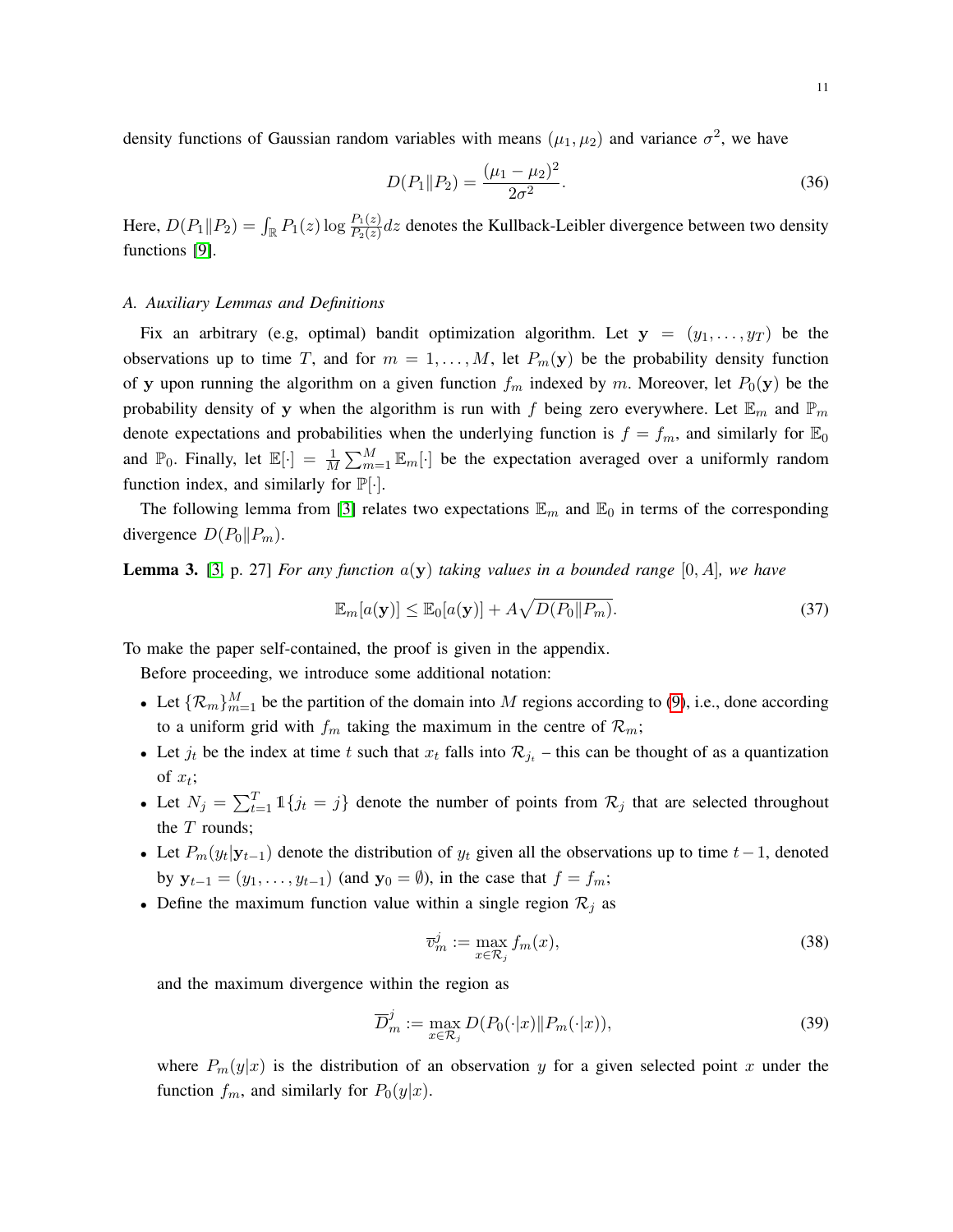The following lemma provides a simple upper bound on the divergence in [\(37\)](#page-10-0).

Lemma 4. *Under the preceding definitions, we have*

<span id="page-11-2"></span>
$$
D(P_0 \| P_m) \le \sum_{j=1}^{M} \mathbb{E}_0[N_j] \overline{D}_m^j
$$
\n(40)

*Proof.* We use the chain rule for divergence [\[9,](#page-18-12) Sec. 2.5] to write

$$
D(P_0 \| P_m) = \sum_{t=1}^{T} \mathbb{E}_0 \Big[ D\big(P_0(\cdot | \mathbf{y}_{t-1}) \| P_m(\cdot | \mathbf{y}_{t-1})\big) \Big] \tag{41}
$$

<span id="page-11-1"></span><span id="page-11-0"></span>
$$
\leq \sum_{t=1}^{T} \sum_{j=1}^{M} \mathbb{P}_0[j_t = j] \overline{D}_m^j \tag{42}
$$

$$
= \sum_{j=1}^{M} \left( \sum_{t=1}^{T} \mathbb{P}_0[j_t = j] \right) \overline{D}_m^j \tag{43}
$$

$$
=\sum_{j=1}^{M}\mathbb{E}_{0}[N_{j}]\overline{D}_{m}^{j},\tag{44}
$$

where [\(42\)](#page-11-0) follows by noting that the argument to the expectation in [\(41\)](#page-11-1) depends on  $y_{t-1}$  only through the resulting selected point  $x_t$ , which is chosen based on  $y_{t-1}$ . When  $x_t$  falls into  $\mathcal{R}_j$  (i.e.,  $j_t = j$ ), the divergence is upper bounded by  $\overline{D}_m^j$  due to [\(39\)](#page-10-1).  $\Box$ 

Finally, the following technical lemma will also be key to the analysis. It roughly states that if we sum the function values  $f_m(x)$  over x lying on the grid defined by  $\{\mathcal{R}_i\}$ , then the total is dominated by the largest value, i.e., it behaves as  $O(\epsilon)$ .

# <span id="page-11-3"></span>**Lemma 5.** The functions  $\{f_m\}$  constructed in Section [III-A](#page-5-1) are such that  $\overline{v}_m^j$  satisfy the following:

- 1)  $\sum_{j=1}^{M} \overline{v}_{m}^{j} = O(\epsilon)$  for all m; 2)  $\sum_{m=1}^{M} \overline{v}_m^j = O(\epsilon)$  for all j;
- 3)  $\sum_{m=1}^{M} (\overline{v}_m^j)^2 = O(\epsilon^2)$  for all j.

*Proof.* The three claims in the lemma statement are proved in a nearly identical manner, so we focus on the first. Recall from [\(9\)](#page-5-0) that each  $f_m$  is a shifted version of  $g(x) = a_0 h(\frac{x}{\zeta w})$ , where the shifts among the  $m$  values differ by integer multiples of  $w$  in one or more of the  $d$  dimensions. That is, the amount by which g is shifted to produce  $f_m$  is given by  $w\mathbf{i}_m$  for some  $\mathbf{i}_m = (\mathbf{i}_{m,1}, \dots, \mathbf{i}_{m,d}) \in \mathbb{Z}^d$ , and the vectors  $\mathbf{i}_m$  and  $\mathbf{i}_{m'}$  differ in at least one coordinate when  $m \neq m'$ .

In the following, we let 1 denote the vector of ones, and we write  $i \leq i'$  for element-wise inequalities.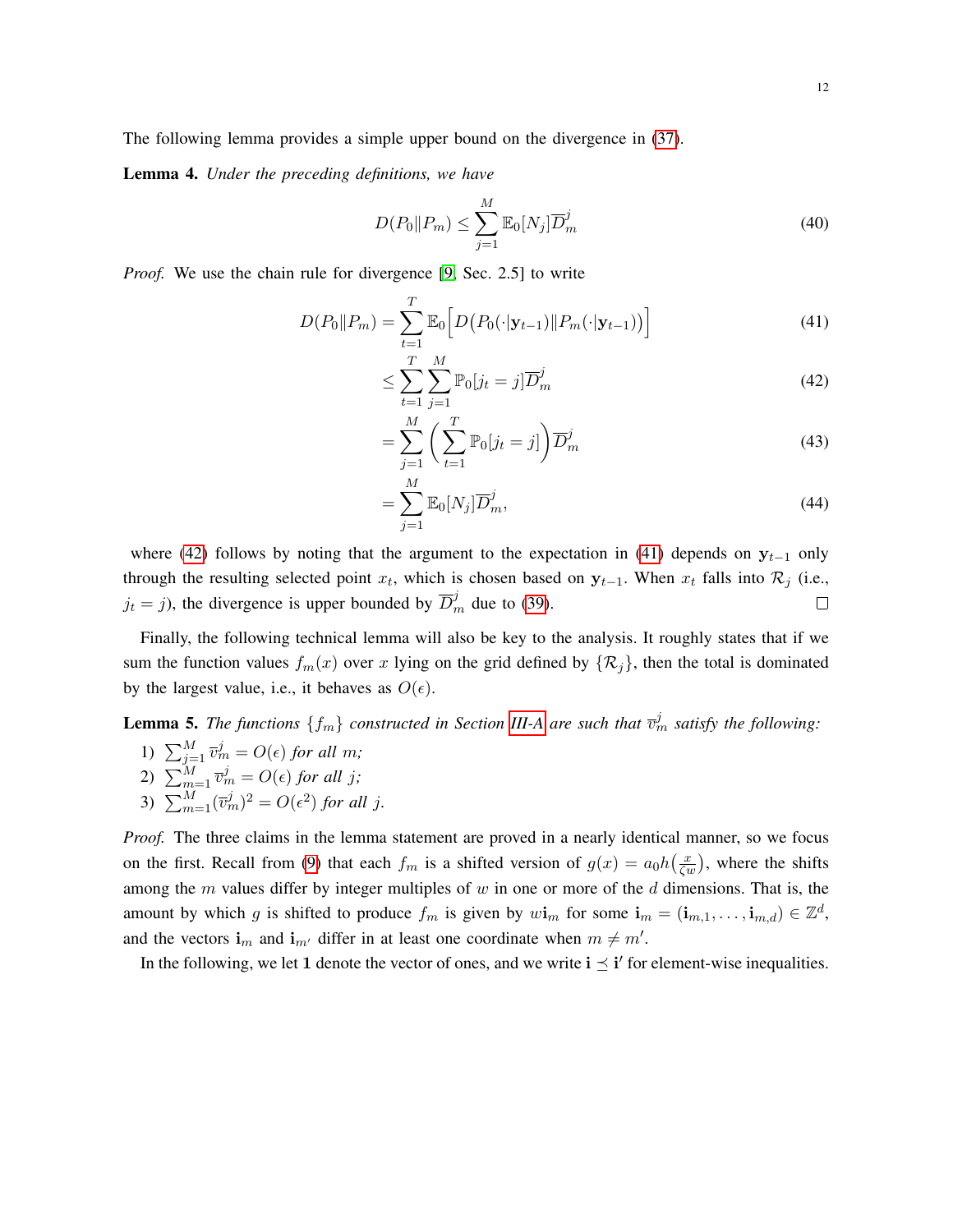$$
\sum_{j=1}^{M} \overline{v}_{m}^{j} = \sum_{j=1}^{M} \max_{x \in \mathcal{R}_{j}} f_{m}(x)
$$
\n(45)

$$
\leq \sum_{\mathbf{i}\in\mathbb{Z}^m} \max_{\mathbf{i}w\preceq x\preceq(\mathbf{i}+\mathbf{1})w} g(x) \tag{46}
$$

<span id="page-12-1"></span><span id="page-12-0"></span>
$$
= \frac{2\epsilon}{h(0)} \sum_{\mathbf{i}\in\mathbb{Z}^m} \max_{\mathbf{i}\preceq x'\preceq \mathbf{i}+\mathbf{1}} h(\zeta x'),\tag{47}
$$

where [\(46\)](#page-12-0) follows by expanding the sum over  $i \in \{i_m : m = 1, ..., M\}$  to all  $i \in \mathbb{Z}^d$  and recalling that each  $f_m$  is a shifted version of g, and [\(47\)](#page-12-1) follows by substituting [\(11\)](#page-6-2) and applying the change of variable  $x' = \frac{x}{w}$  $\frac{x}{w}.$ 

Since  $\frac{2\epsilon}{h(0)} = O(\epsilon)$ , it only remains to show that the summation in [\(47\)](#page-12-1) is  $O(1)$ . To do this, we note that since the bump function  $H(\xi)$  in [\(10\)](#page-6-1) is infinitely differentiable, its inverse Fourier transform  $h(x)$  decays to zero as  $||x||_2 \to \infty$ , at a rate faster than any finite power of  $\frac{1}{||x||_2}$  [\[15\]](#page-18-15). The 2d-th power suffices for our purposes: There exist constants  $C_1, C_2$  such that  $h(\zeta x') \leq \frac{C_1}{\zeta^2 \|x'}$  $rac{C_1}{\zeta^2 ||x'||_2^{2d}}$  whenever  $||x'||_2^2 \ge C_2$ . Hence, we bound the sum in [\(47\)](#page-12-1) by considering two separate cases:

- If the vector i is such that  $||x'||_2^2 < C_2$  for some  $i \leq x' \leq (i + 1)$ , we upper bound  $h(\zeta x')$  by its maximum value  $h(0)$ . This case can only occur for a finite number of i, and hence the total contribution from such i is  $O(1)$  (recall that we assume  $d = O(1)$ ).
- For the vectors i is such that  $||x'||_2^2 \ge C_2$  for all  $i \le x' \le (i + 1)$ , we apply the upper bound  $h(\zeta x') \leq \frac{C_1}{\zeta^2 ||x'|}$  $\frac{C_1}{\zeta^2 \|x'\|^2}$ . The total contribution is again finite, since the sum of  $\frac{1}{\|\mathbf{i}\|_2^{2d}}$  over all  $\mathbf{i} \neq \mathbf{0}$ is finite. For instance, this can be seen by upper bounding  $\frac{1}{\|\mathbf{i}\|_2^{2d}} \le \prod_{l=1}^d \frac{1}{i_l^2}$  $\frac{1}{i_l^2}$  (since  $\|\mathbf{i}\|_2^2 \geq i_l^2$ ), which implies that  $\sum_{i \geq 1} \frac{1}{\|i\|}$  $\frac{1}{\|\mathbf{i}\|_2^{2d}} \leq \big(\sum_{i=1}^\infty \frac{1}{i^2}$  $\frac{1}{i^2}\big)^d < \infty.$

Combining the above, we conclude that  $\sum_{j=1}^{M} \overline{v}_{m}^{j} = O(\epsilon)$ .  $\Box$ 

# <span id="page-12-4"></span>*B. Completion of the Proof of Theorem [1](#page-2-1)*

Applying Lemma [3:](#page-10-2) Letting  $v^{(T)} = f(x^{(T)})$  be the reward of the recommended point, we have

$$
\mathbb{E}_m[v^{(T)}] = \mathbb{E}_m[f(x^{(T)})]
$$
\n(48)

<span id="page-12-3"></span><span id="page-12-2"></span>
$$
\leq \sum_{j=1}^{M} \mathbb{P}_{m}[x^{(T)} \in \mathcal{R}_{j}] \overline{v}_{m}^{j}
$$
\n(49)

$$
\leq \sum_{j=1}^{M} \overline{v}_{m}^{j} \left( \mathbb{P}_{0}[x^{(T)} \in \mathcal{R}_{j}] + \sqrt{\sum_{j'=1}^{M} \mathbb{E}_{0}[N_{j'}] \overline{D}_{m}^{j'}} \right)
$$
(50)

where [\(49\)](#page-12-2) follows by the same argument as [\(42\)](#page-11-0), and [\(50\)](#page-12-3) follows from Lemma [3](#page-10-2) and [\(40\)](#page-11-2), with the former setting  $a(\mathbf{y}) = \mathbb{1}\{x^{(T)} \in \mathcal{R}_j\}$  and using the fact that  $\mathbb{1}\{\cdot\} \in [0,1]$  (note that  $x^{(T)}$  is a function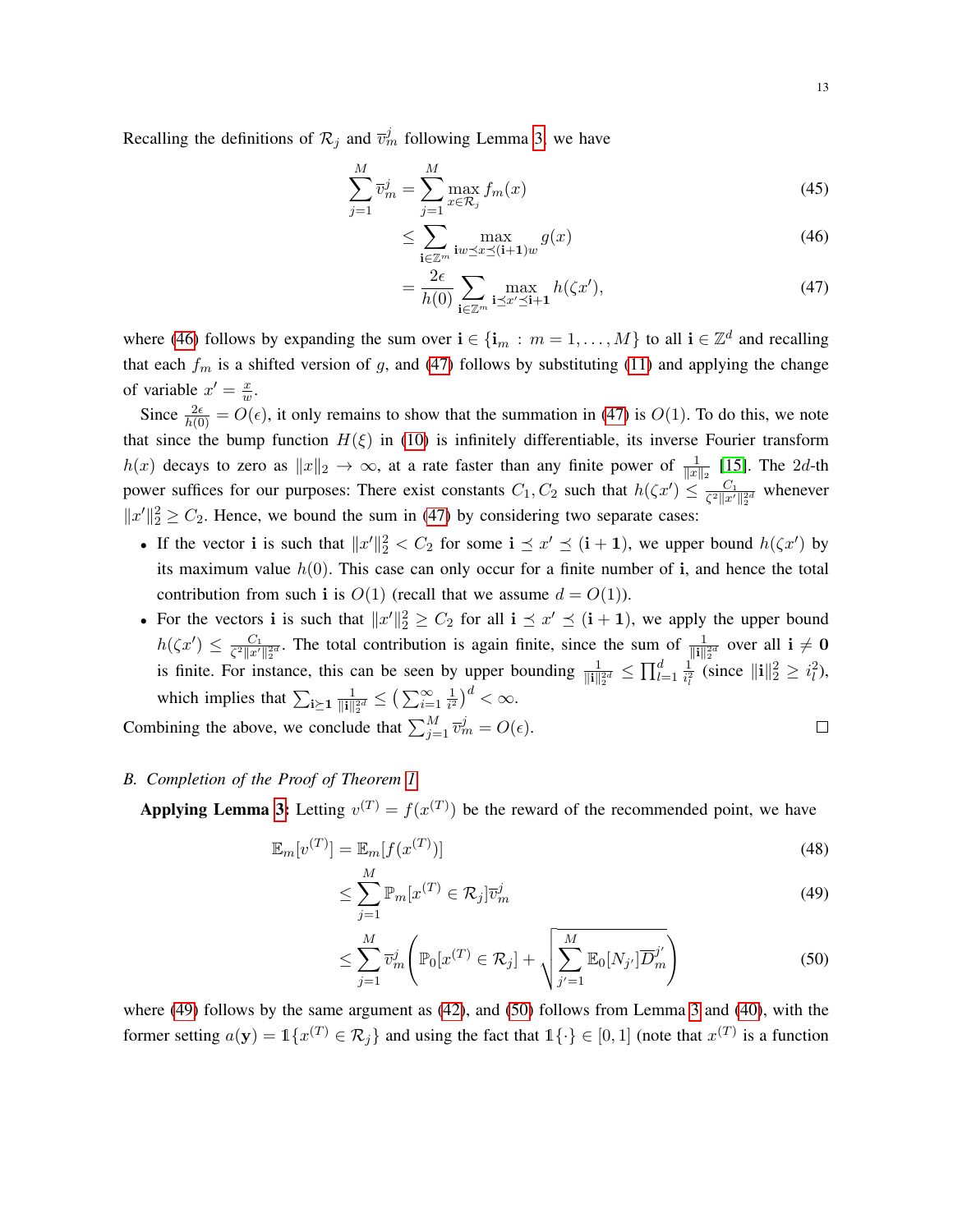of y). Averaging over  $m$  gives the following bound on the average reward:

<span id="page-13-0"></span>
$$
\mathbb{E}[v^{(T)}] \le \frac{1}{M} \sum_{m=1}^{M} \sum_{j=1}^{M} \overline{v}_{m}^{j} \left( \mathbb{P}_{0}[x^{(T)} \in \mathcal{R}_{j}] + \sqrt{\sum_{j'=1}^{M} \mathbb{E}_{0}[N_{j'}] \overline{D}_{m}^{j'}} \right).
$$
(51)

Bounding the two terms in [\(51\)](#page-13-0): Using the second part of Lemma [5,](#page-11-3) we can bound the first term in [\(51\)](#page-13-0) as follows:

$$
\frac{1}{M} \sum_{m=1}^{M} \sum_{j=1}^{M} \overline{v}_{m}^{j} \mathbb{P}_{0}[x^{(T)} \in \mathcal{R}_{j}] = \frac{1}{M} \sum_{j=1}^{M} \left( \sum_{m=1}^{M} \overline{v}_{m}^{j} \right) \mathbb{P}_{0}[x^{(T)} \in \mathcal{R}_{j}]
$$
\n(52)

$$
= O\left(\frac{\epsilon}{M}\right) \sum_{j=1}^{M} \mathbb{P}_{0}[x^{(T)} \in \mathcal{R}_{j}]
$$
\n(53)

<span id="page-13-6"></span><span id="page-13-3"></span><span id="page-13-2"></span><span id="page-13-1"></span>
$$
=O\left(\frac{\epsilon}{M}\right),\tag{54}
$$

since  $\sum_{j=1}^{M} \mathbb{P}_{0}[x^{(T)} \in \mathcal{R}_{j}] = 1$ .

The second term in [\(51\)](#page-13-0) is bounded as follows:

$$
\frac{1}{M} \sum_{m=1}^{M} \sum_{j=1}^{M} \overline{v}_{m}^{j} \sqrt{\sum_{j'=1}^{M} \mathbb{E}_{0}[N_{j'}] \overline{D}_{m}^{j'}}\n= \frac{1}{\sqrt{2} \cdot \sigma} \cdot \frac{1}{M} \sum_{m=1}^{M} \left( \sum_{j=1}^{M} \overline{v}_{m}^{j} \right) \sqrt{\sum_{j'=1}^{M} \mathbb{E}_{0}[N_{j'}] (\overline{v}_{m}^{j'})^{2}}
$$
\n(55)

$$
= O\left(\frac{\epsilon}{\sigma}\right) \cdot \frac{1}{M} \sum_{m=1}^{M} \sqrt{\sum_{j'=1}^{M} \mathbb{E}_{0}[N_{j'}](\overline{v}_{m}^{j'})^{2}}
$$
(56)

$$
\leq O\left(\frac{\epsilon}{\sigma}\right) \cdot \sqrt{\frac{1}{M} \sum_{m=1}^{M} \sum_{j'=1}^{M} \mathbb{E}_{0}[N_{j'}](\overline{v}_{m}^{j'})^{2}}
$$
(57)

$$
= O\left(\frac{\epsilon}{\sigma}\right) \cdot \sqrt{\frac{1}{M} \sum_{j'=1}^{M} \mathbb{E}_{0}[N_{j'}] \left(\sum_{m=1}^{M} (\overline{v}_{m}^{j'})^{2}\right)}
$$
(58)

<span id="page-13-4"></span>
$$
= O\left(\frac{\epsilon^2}{\sqrt{M}\sigma}\right) \cdot \sqrt{\sum_{j'=1}^{M} \mathbb{E}_0[N_{j'}]}\tag{59}
$$

<span id="page-13-5"></span>
$$
= O\left(\frac{\sqrt{T}\epsilon^2}{\sqrt{M}\sigma}\right),\tag{60}
$$

where [\(55\)](#page-13-1) follows since the divergence associated with a point x having value  $v(x)$  is  $\frac{v(x)^2}{2\sigma^2}$  (cf., [\(36\)](#page-10-3)), [\(56\)](#page-13-2) follows from the first part of Lemma [5,](#page-11-3) [\(57\)](#page-13-3) follows from Jensen's inequality, [\(59\)](#page-13-4) follows from the third part of Lemma [5,](#page-11-3) and [\(60\)](#page-13-5) follows from  $\sum_{j'} N_{j'} = T$ .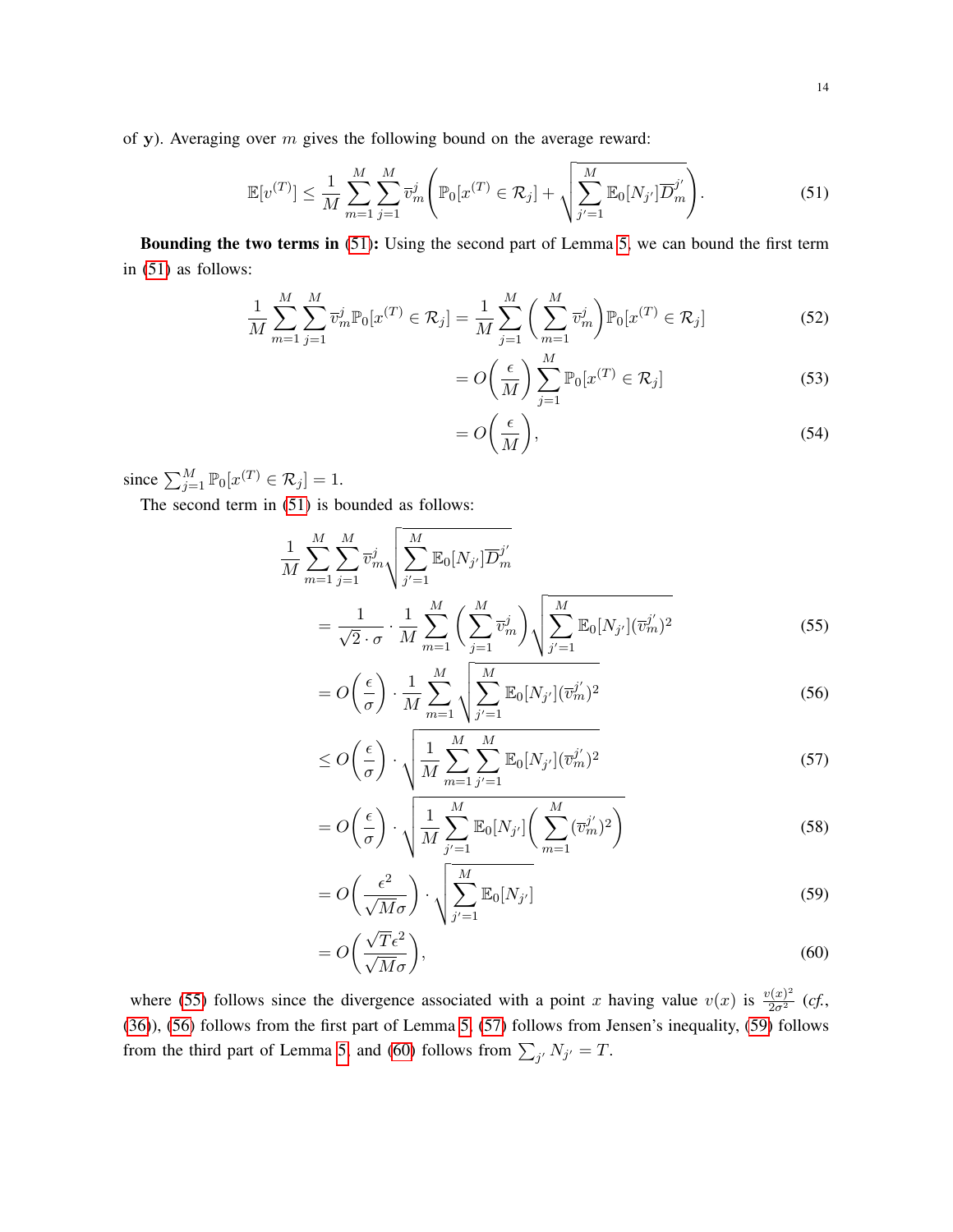Combining and Simplifying: Substituting [\(54\)](#page-13-6) and [\(60\)](#page-13-5) into [\(51\)](#page-13-0) gives

$$
\mathbb{E}[v^{(T)}] \le C \cdot \epsilon \left(\frac{1}{M} + \frac{\epsilon}{\sigma} \sqrt{\frac{T}{M}}\right)
$$
\n(61)

for some constant C. Since the maximum function value is  $f(x^*) = 2\epsilon$  by the construction in Section [III-A,](#page-5-1) this implies that the simple regret is lower bounded by

$$
\mathbb{E}[r^{(T)}] \ge 2\epsilon - C \cdot \epsilon \left(\frac{1}{M} + \frac{\epsilon}{\sigma} \sqrt{\frac{T}{M}}\right)
$$
(62)

$$
= \epsilon \left( 2 - \frac{C}{M} - \frac{C\epsilon}{\sigma} \sqrt{\frac{T}{M}} \right). \tag{63}
$$

Noting that  $M \to \infty$  as  $\frac{\epsilon}{B} \to 0$  in both [\(23\)](#page-8-3) and [\(34\)](#page-9-6), we have for sufficiently small  $\frac{\epsilon}{B}$  that  $\frac{C}{M} \le \frac{1}{2}$  $\frac{1}{2}$ , and hence

$$
\mathbb{E}[r^{(T)}] \ge \epsilon \left(\frac{3}{2} - \frac{C\epsilon}{\sigma} \sqrt{\frac{T}{M}}\right). \tag{64}
$$

By equating the bracketed term with one, it follows that if the time horizon satisfies

<span id="page-14-0"></span>
$$
T \le \frac{M\sigma^2}{4C^2\epsilon^2},\tag{65}
$$

then the average simple regret at time  $T$  is at least  $\epsilon$ .

Theorem [1](#page-2-1) now follows by substituting  $M = \Theta\left(\left(\log \frac{B}{\epsilon}\right)^{d/2}\right)$  into [\(65\)](#page-14-0) for the squared exponential kernel (*cf.*, [\(23\)](#page-8-3)), and  $M = \Theta\left(\left(\frac{B}{\epsilon}\right)^{d/\nu}\right)$  for the Matérn kernel (*cf.*, [\(34\)](#page-9-6)).

# *C. Completion of the Proof of Theorem [2](#page-3-0)*

We initially follow similar steps to those used above for the simple regret, but the later steps become slightly more involved.

Applying Lemma [3:](#page-10-2) Letting  $V_T = \sum_{t=1}^T f(x_t)$  be the total cumulative reward, we have

$$
\mathbb{E}_m[V_T] = \sum_{t=1}^T \mathbb{E}_m[f(x_t)] \tag{66}
$$

<span id="page-14-1"></span>
$$
\leq \sum_{t=1}^{T} \sum_{j=1}^{M} \mathbb{P}_m[j_t = j] \overline{v}_m^j \tag{67}
$$

$$
=\sum_{j=1}^{M}\overline{v}_{m}^{j}\mathbb{E}_{m}[N_{j}]
$$
\n(68)

<span id="page-14-2"></span>
$$
\leq \sum_{j=1}^{M} \overline{v}_{m}^{j} \left( \mathbb{E}_{0}[N_{j}] + T \sqrt{\sum_{j'=1}^{M} \mathbb{E}_{0}[N_{j'}] \overline{D}_{m}^{j'}} \right), \tag{69}
$$

where [\(67\)](#page-14-1) follows by the same argument as [\(42\)](#page-11-0), and [\(69\)](#page-14-2) follows from Lemma [3](#page-10-2) and [\(40\)](#page-11-2), with the former setting  $a(\mathbf{y}) = N_j$  and using the fact that  $N_j \in [0, T]$  (note that  $\{x_t\}_{t=1}^T$  is a function of y).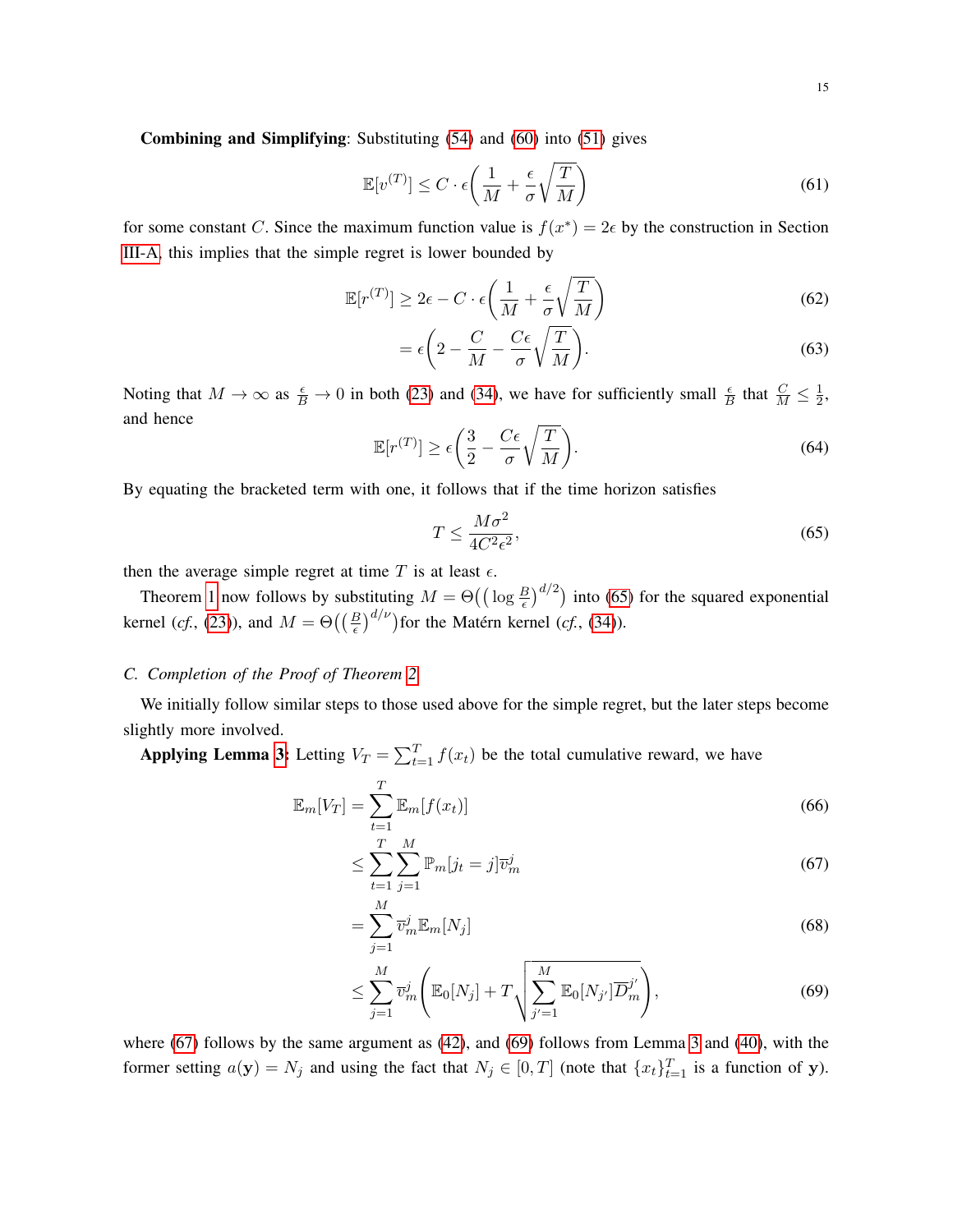Averaging over m gives the following bound on the average total reward:

<span id="page-15-0"></span>
$$
\mathbb{E}[V_T] \le \frac{1}{M} \sum_{m=1}^M \sum_{j=1}^M \overline{v}_m^j \left( \mathbb{E}_0[N_j] + T \sqrt{\sum_{j'=1}^M \mathbb{E}_0[N_{j'}] \overline{D}_m^{j'}} \right).
$$
(70)

Bounding the two terms in [\(70\)](#page-15-0): Using the second part of Lemma [5,](#page-11-3) we can bound the first term in [\(70\)](#page-15-0) as follows:

$$
\frac{1}{M} \sum_{m=1}^{M} \sum_{j=1}^{M} \overline{v}_{m}^{j} \mathbb{E}_{0}[N_{j}] = \frac{1}{M} \sum_{j=1}^{M} \left( \sum_{m=1}^{M} \overline{v}_{m}^{j} \right) \mathbb{E}_{0}[N_{j}] \tag{71}
$$

$$
= O\left(\frac{\epsilon}{M}\right) \sum_{j=1}^{M} \mathbb{E}_{0}[N_{j}] \tag{72}
$$

<span id="page-15-1"></span>
$$
=O\left(\frac{T\epsilon}{M}\right),\tag{73}
$$

since  $\sum_{j=1}^{M} N_j = T$ . Moreover, the second term in [\(70\)](#page-15-0) was already bounded in [\(55\)](#page-13-1)–[\(60\)](#page-13-5):

<span id="page-15-2"></span>
$$
T \cdot \frac{1}{M} \sum_{m=1}^{M} \sum_{j=1}^{M} \overline{v}_{m}^{j} \sqrt{\sum_{j'=1}^{M} \mathbb{E}_{0}[N_{j'}] \overline{D}_{m}^{j'}} = O\left(\frac{T\sqrt{T}\epsilon^{2}}{\sqrt{M}\sigma}\right),\tag{74}
$$

Combining and simplifying: Substituting [\(73\)](#page-15-1) and [\(74\)](#page-15-2) into [\(70\)](#page-15-0) gives

$$
\mathbb{E}[V_T] \le C' \cdot T \epsilon \left(\frac{1}{M} + \frac{\epsilon}{\sigma} \sqrt{\frac{T}{M}}\right) \tag{75}
$$

for some constant C'. Since the maximum function value is  $f(x^*) = 2\epsilon$  by the construction in Section [III-A,](#page-5-1) this implies that the cumulative regret is lower bounded by

$$
\mathbb{E}[R_T] \ge 2T\epsilon - C' \cdot T\epsilon \left(\frac{1}{M} + \frac{\epsilon}{\sigma} \sqrt{\frac{T}{M}}\right)
$$
(76)

$$
=T\epsilon\bigg(2-\frac{C'}{M}-\frac{C'\epsilon}{\sigma}\sqrt{\frac{T}{M}}\bigg). \tag{77}
$$

Noting that  $M \to \infty$  as  $\frac{\epsilon}{B} \to 0$  in both [\(23\)](#page-8-3) and [\(34\)](#page-9-6), we have for sufficiently small  $\frac{\epsilon}{B}$  that  $\frac{C'}{M} \le \frac{1}{2}$  $\frac{1}{2}$ , and hence

$$
\mathbb{E}[R_T] \ge T\epsilon \left(\frac{3}{2} - \frac{C'\epsilon}{\sigma} \sqrt{\frac{T}{M}}\right). \tag{78}
$$

By equating the bracketed term with one, it follows that if the time horizon satisfies

<span id="page-15-3"></span>
$$
T \le \frac{M\sigma^2}{4(C')^2 \epsilon^2},\tag{79}
$$

then the average cumulative regret at time T is at least  $T\epsilon$ . For convenience, we also note the following equivalent form of [\(79\)](#page-15-3):

<span id="page-15-4"></span>
$$
\epsilon \le \sqrt{\frac{M\sigma^2}{4(C')^2 T}},\tag{80}
$$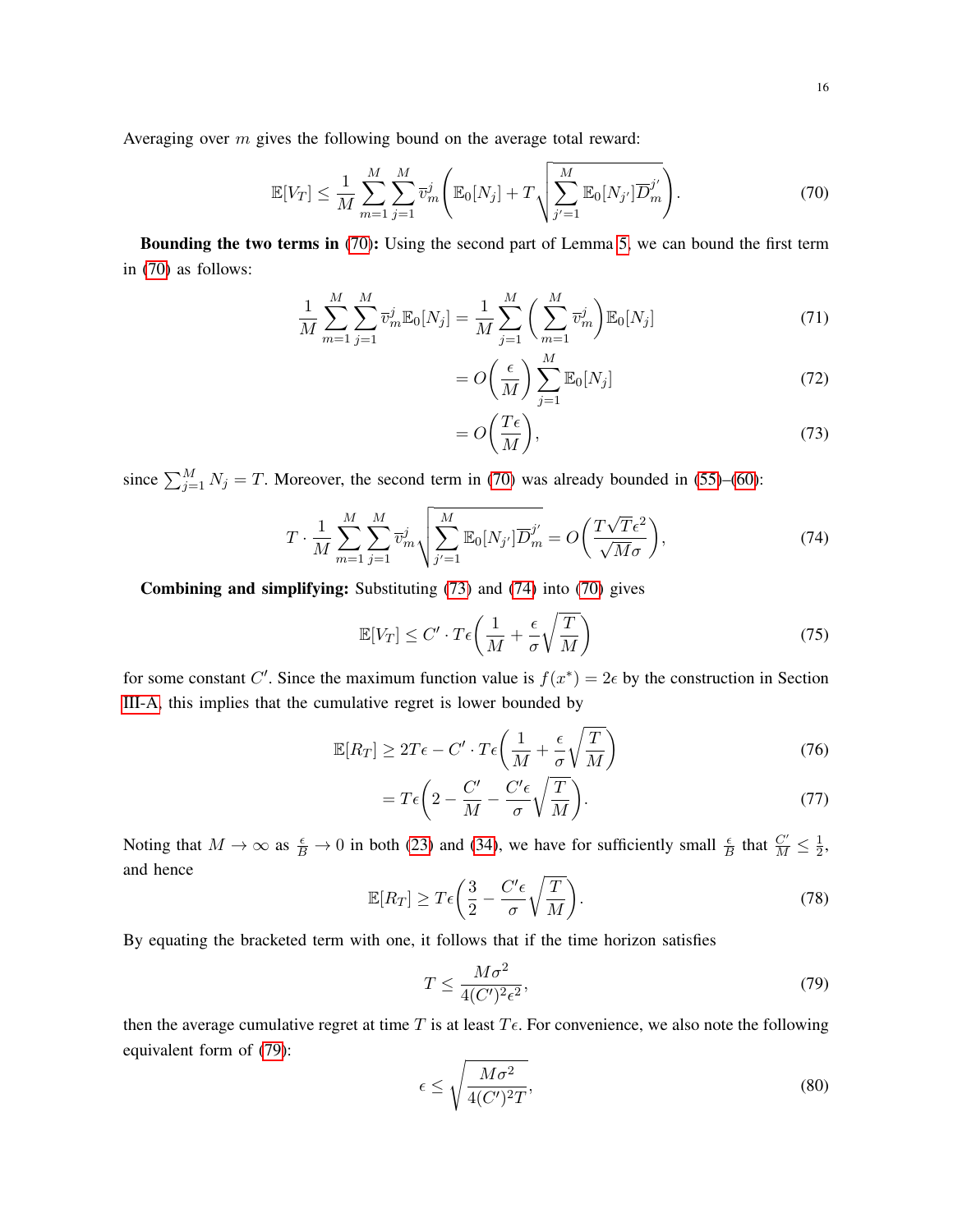While  $\epsilon$  represented the target simple regret in Section [V-B,](#page-12-4) for cumulative regret it can be treated as a parameter that we can set to our liking, subject to the fact that we assumed in the analysis that  $\epsilon$  $\frac{\epsilon}{B}$  is sufficiently small. Hence, we simply need to choose  $\epsilon$  to ensure that [\(79\)](#page-15-3) (or equivalently, [\(80\)](#page-15-4)) holds, and substitute this value into the lower bound  $T\epsilon$ .

To do this, we choose  $\epsilon$  such that [\(80\)](#page-15-4) nearly holds with equality:

<span id="page-16-1"></span>
$$
\epsilon \ge \sqrt{\frac{M\sigma^2}{8(C')^2T}}.\tag{81}
$$

Note that the right-hand side depends on M, while M itself is expressed in terms of  $\epsilon$  in [\(23\)](#page-8-3) and [\(34\)](#page-9-6). Hence, it remains to show that these choices are consistent, and in particular, to lower bound  $\epsilon$ (and hence the cumulative regret bound  $T\epsilon$ ) in terms of T alone.

**Application to the SE kernel:** For the SE kernel, we have from the choice  $M = \Theta((\log \frac{B}{\epsilon})^{d/2})$ in [\(23\)](#page-8-3), along with the upper and lower bounds on  $\epsilon$  in [\(80\)](#page-15-4) and [\(81\)](#page-16-1), that

<span id="page-16-2"></span>
$$
\epsilon = \Theta\left(\sqrt{\frac{\sigma^2}{T} \left(\log \frac{B}{\epsilon}\right)^{d/2}}\right).
$$
\n(82)

We therefore deduce that

<span id="page-16-3"></span>
$$
\log \frac{B}{\epsilon} = \log \sqrt{\frac{TB^2}{\sigma^2}} - \log \left( \Theta(1) \left( \log \frac{B}{\epsilon} \right)^{d/4} \right) \tag{83}
$$

by a direct substitution of [\(82\)](#page-16-2). Now, since we have assumed that  $d = O(1)$ , we find that the second term behaves as  $O(\log \log \frac{B}{\epsilon})$ , which is at most  $\frac{1}{2} \log \frac{B}{\epsilon}$  when  $\frac{\epsilon}{B}$  is sufficiently small. By moving this term to the <u>left-hand side of</u> [\(83\)](#page-16-3), we find that  $\log \frac{B}{\epsilon} = \Theta\left(\log \frac{B^2 T}{\sigma^2}\right)$ , and substitution into [\(82\)](#page-16-2) yields  $\epsilon = \Theta\left(\sqrt{\frac{\sigma^2}{T}}\right)$  $\frac{\sigma^2}{T} \left( \log \frac{B^2 T}{\sigma^2} \right)^{d/2}$ , meaning that the lower bound  $T \epsilon$  yields [\(5\)](#page-3-3).

Note that the behavior  $\epsilon = \Theta\left(\sqrt{\frac{\sigma^2}{T}}\right)$  $\frac{\sigma^2}{T} \left( \log \frac{B^2 T}{\sigma^2} \right)^{d/2}$  reveals that  $\frac{\epsilon}{B}$  is indeed arbitrary small when the implied constant in the theorem assumption  $\frac{\sigma}{B} = O(n)$ √  $\overline{T}$ ) is sufficiently small (note that  $z \left( \log \frac{1}{z} \right)^d \to 0$ as  $z \to 0$ ). This justifies the assumption of  $\frac{\epsilon}{B}$  being sufficiently small throughout our analysis.

**Application to the Matérn kernel:** For the Matérn kernel, we have from [\(34\)](#page-9-6) that  $M = \Theta\left(\left(\frac{B}{\epsilon}\right)^{d/\nu}\right)$ , and substitution into [\(81\)](#page-16-1) gives  $\epsilon^2 = \Theta\left(\frac{\sigma^2 B^{d/\nu}}{T \epsilon^{d/\nu}}\right)$ , or equivalently  $T = \Theta\left(\frac{\sigma^2 B^{d/\nu}}{\epsilon^{2+d/\nu}}\right)$  $\left(\frac{\sigma^2 B^{d/\nu}}{\epsilon^{2+d/\nu}}\right)$ . This, in turn, implies that  $\epsilon = \Theta\left(\sigma^{\frac{2}{2+d/\nu}}B^{\frac{d/\nu}{2+d/\nu}}T^{\frac{-1}{2+d/\nu}}\right)$ , and hence the lower bound  $T\epsilon$  yields [\(6\)](#page-3-4). Once again, we find that the assumption  $\frac{\sigma}{B} = O(\sqrt{T})$  (with a sufficiently small implied constant) in the theorem statement ensures that  $\frac{\epsilon}{B}$  is sufficiently small.

#### <span id="page-16-0"></span>*D. High-Probability Regret Bounds*

Here we discuss how to adapt the above proofs to provide lower bounds on the regret that hold with a given probability  $1 - \delta$ .

For the simple regret, recall that we considered functions where all points are at most  $4\epsilon$ -suboptimal (implying  $r^{(T)} \le 4\epsilon$ ), and showed that  $\mathbb{E}[r^{(T)}] \ge \epsilon$  for all  $T < T_{\epsilon}$  and suitably-defined  $T_{\epsilon}$ . For such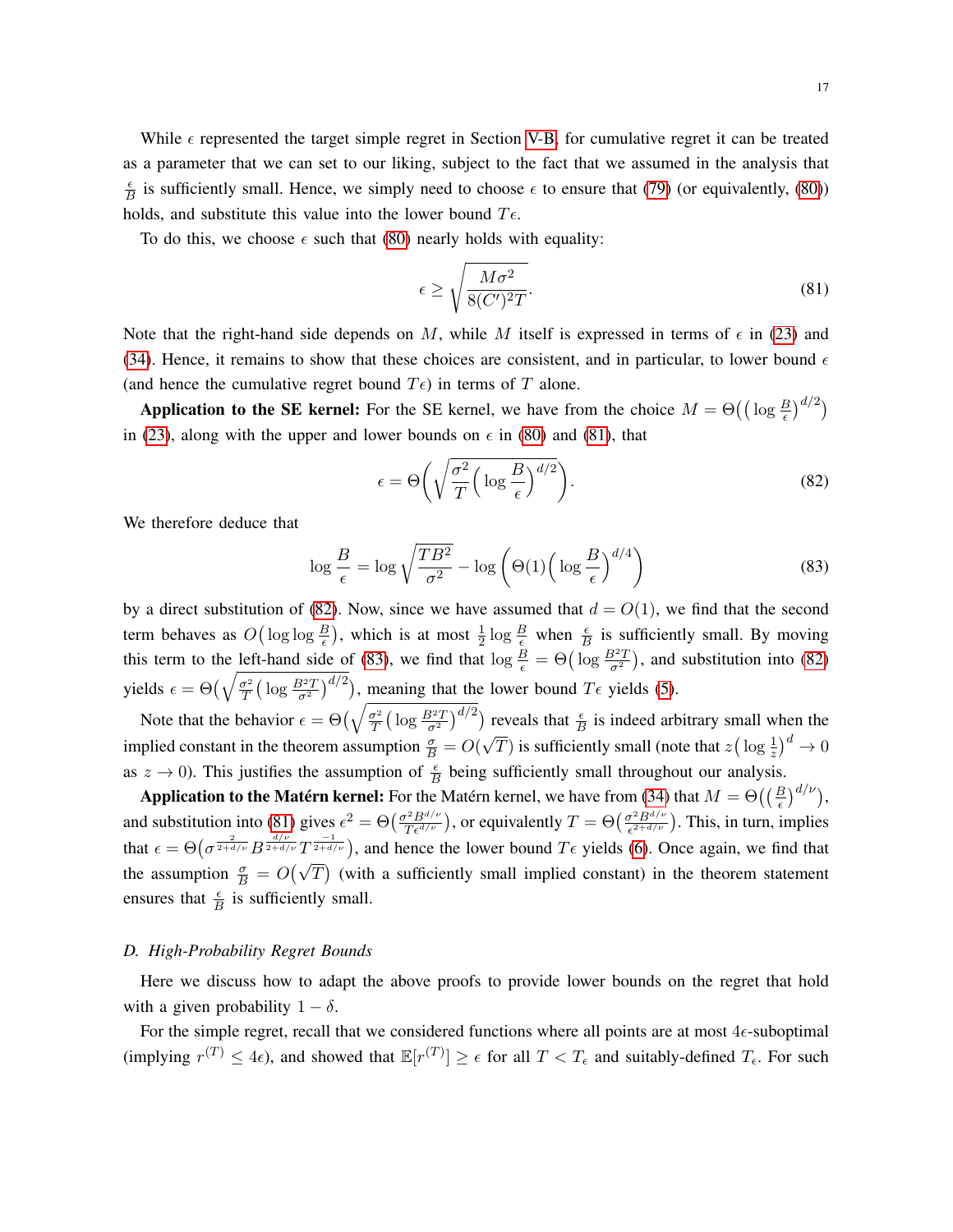T, it follows from the reverse Markov inequality (i.e., Markov's inequality applied to the random variable  $4\epsilon - r^{(T)}$ ) that

$$
\mathbb{P}[r^{(T)} \ge \eta \epsilon] \ge \frac{\epsilon - \eta \epsilon}{4\epsilon - \eta \epsilon} = \frac{1 - \eta}{4 - \eta}
$$
\n(84)

for any  $\eta \in (0,1)$ . By choosing  $\eta$  sufficiently small, and renaming  $\eta \epsilon$  as  $\epsilon'$ , it follows that in order to achieve some target simple regret  $\epsilon'$  with any constant probability above  $\frac{3}{4}$ , a lower bound of the same form as the average regret bound holds.

An analogous argument applies for the cumulative regret upon recalling that we chose  $\epsilon$  such that the average cumulative regret was lower bounded by  $T\epsilon$ , while also considering functions such that the cumulative regret can never exceed  $4T\epsilon$ .

#### VI. CONCLUSION

We have given, to our knowledge, the first lower bounds on regret for (non-Bayesian) Gaussian process bandit optimization in the presence of noise, considering both the simple regret and the cumulative regret. These bounds nearly match existing upper bounds for the squared exponential kernel, with the gaps being more significant for the Matérn kernel.

An immediate direction for future research is to settle our conjecture in Section [II](#page-2-0) regarding the presence of  $\gamma_T$  vs.  $\gamma_T^2$  in the existing upper bounds, which would close the gaps present for the squared exponential kernel, and bring the bounds for the Matérn kernel closer together. Another interesting direction is to provide lower bounds and improved upper bounds for the *Bayesian* setting. In this setting, the "needle in haystack" type functions considered in the present paper are extremely unlikely to be observed, and it is thus reasonable to expect that the optimal scaling laws may be significantly milder than those for the RKHS setting.

#### <span id="page-17-1"></span><span id="page-17-0"></span>**APPENDIX**

We repeat the short proof from [\[3\]](#page-18-8) here for completeness:

$$
\mathbb{E}_{m}[a(\mathbf{y})] - \mathbb{E}_{0}[a(\mathbf{y})] = \int_{a}^{b} a(\mathbf{y}) \big(P_m(\mathbf{y}) - P_0(\mathbf{y})\big) d\mathbf{y}
$$
\n(85)

$$
\leq \int_{P_m(\mathbf{y}) \geq P_0(\mathbf{y})} a(\mathbf{y}) \big( P_m(\mathbf{y}) - P_0(\mathbf{y}) \big) d\mathbf{y} \tag{86}
$$

$$
\leq A \int_{P_m(\mathbf{y}) \geq P_0(\mathbf{y})} \left( P_m(\mathbf{y}) - P_0(\mathbf{y}) \right) d\mathbf{y} \tag{87}
$$

<span id="page-17-2"></span>
$$
=\frac{A}{2}||P_0 - P_m||_1\tag{88}
$$

<span id="page-17-3"></span>
$$
\leq A\sqrt{D(P_0||P_m)},\tag{89}
$$

where [\(86\)](#page-17-0)–[\(87\)](#page-17-1) follow from the assumption that  $a(y) \in [0, A]$ , [\(88\)](#page-17-2) is a standard property of the  $\ell_1$ -norm, and [\(89\)](#page-17-3) follows from Pinsker's inequality.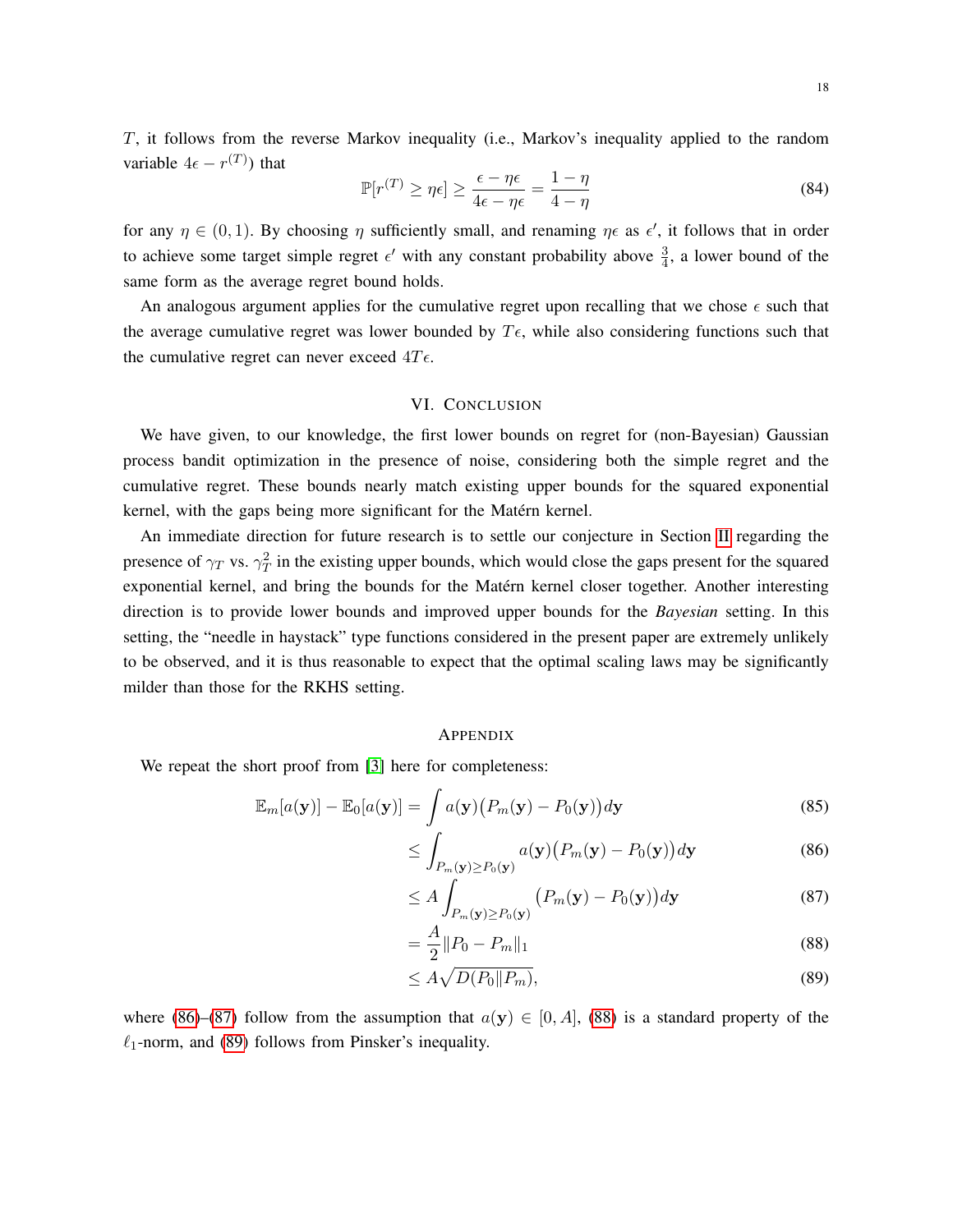#### ACKNOWLEDGMENT

This work was supported in part by the European Commission under Grant ERC Future Proof, SNF 200021-146750 and SNF CRSII2-147633, and the 'EPFL Fellows' program (Horizon2020 665667).

#### **REFERENCES**

- <span id="page-18-14"></span><span id="page-18-7"></span>[1] N. Aronszajn. Theory of reproducing kernels. *Trans. Amer. Math. Soc*, 68(3):337–404, 1950.
- [2] J.-Y. Audibert and S. Bubeck. Best arm identification in multi-armed bandits. In *Conf. Learning Theory (COLT)*, 2010.
- <span id="page-18-8"></span>[3] P. Auer, N. Cesa-Bianchi, Y. Freund, and R. E. Schapire. Gambling in a rigged casino: The adversarial multi-armed bandit problem. Technical report, [http://www.dklevine.com/archive/refs4462.pdf,](http://www.dklevine.com/archive/refs4462.pdf) 1998.
- <span id="page-18-0"></span>[4] I. Bogunovic, J. Scarlett, A. Krause, and V. Cevher. Truncated variance reduction: A unified approach to Bayesian optimization and level-set estimation. In *Conf. Neur. Inf. Proc. Sys. (NIPS)*, 2016.
- <span id="page-18-9"></span>[5] S. Bubeck and N. Cesa-Bianchi. *Regret Analysis of Stochastic and Nonstochastic Multi-Armed Bandit Problems*. Found. Trend. Mach. Learn. Now Publishers, 2012.
- <span id="page-18-13"></span>[6] S. Bubeck, R. Munos, and G. Stoltz. Pure exploration in multi-armed bandits problems. In *Conf. Alg. Learn. Theory (ALT)*, 2009.
- <span id="page-18-3"></span>[7] A. D. Bull. Convergence rates of efficient global optimization algorithms. *J. Mach. Learn. Res.*, 12(Oct.):2879–2904, 2011.
- <span id="page-18-1"></span>[8] E. Contal, D. Buffoni, A. Robicquet, and N. Vayatis. *Machine Learning and Knowledge Discovery in Databases*, chapter Parallel Gaussian Process Optimization with Upper Confidence Bound and Pure Exploration, pages 225–240. Springer Berlin Heidelberg, 2013.
- <span id="page-18-12"></span>[9] T. M. Cover and J. A. Thomas. *Elements of Information Theory*. John Wiley & Sons, Inc., 2006.
- <span id="page-18-4"></span>[10] N. de Freitas, M. Zoghi, and A. J. Smola. Exponential regret bounds for Gaussian process bandits with deterministic observations. In *Proc. Int. Conf. Mach. Learn. (ICML)*, 2012.
- <span id="page-18-6"></span>[11] S. Grünewälder, J.-Y. Audibert, M. Opper, and J. Shawe-Taylor. Regret bounds for Gaussian process bandit problems. In *Int. Conf. Art. Intel. Stats. (AISTATS)*, pages 273–280, 2010.
- <span id="page-18-5"></span>[12] K. Kawaguchi, L. P. Kaelbling, and T. Lozano-Pérez. Bayesian optimization with exponential convergence. In *Adv. Neur. Inf. Proc. Sys. (NIPS)*, 2015.
- <span id="page-18-10"></span>[13] R. Kleinberg, A. Slivkins, and E. Upfal. Multi-armed bandits in metric spaces. In *Proc. ACM Symp. Theory Comp. (STOC)*, pages 681–690, 2008.
- <span id="page-18-11"></span>[14] R. D. Kleinberg. Nearly tight bounds for the continuum-armed bandit problem. In *Adv. Neur. Inf. Proc. Sys. (NIPS)*, pages 697–704, 2004.
- <span id="page-18-15"></span>[15] K. O. Mead and L. M. Delves. On the convergence rate of generalized Fourier expansions. *IMA J. Appl. Math.*, 12:247–259, 1973.
- <span id="page-18-2"></span>[16] G. Raskutti, M. J. Wainwright, and B. Yu. Minimax-optimal rates for sparse additive models over kernel classes via convex programming. *J. Mach. Learn. Res.*, 13(Feb):389–427, 2012.